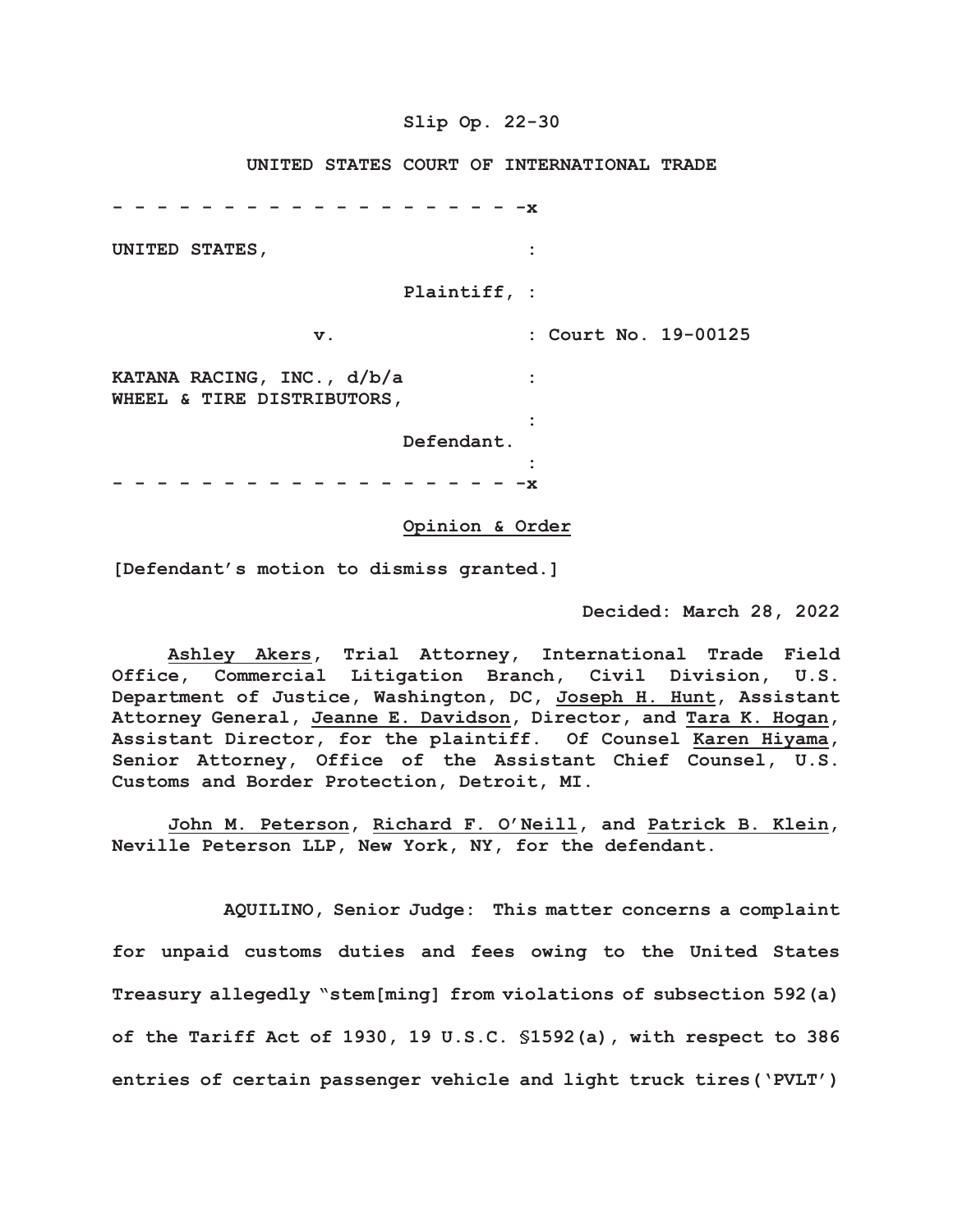**from [the People's Republic of] China into the United States from November 24, 2009 through August 7, 2012" via untrue declarations on entry forms filed with plaintiff's U.S. Customs and Border Protection ("CBP"). See Complaint ¶1.** 

**Oddly, the complaint does not seek penalties per se, only recovery of \$5,742,483.80 plus interest and costs, purportedly the responsibility of the nominal importer-of-record ("IOR") on the entry documents, a certain California-based reseller of PVLT and other motor vehicle wares. See id. ¶3.** 

**Summonsed herein, the defendant has interposed, prior to filing an answer, a motion to dismiss for lack of jurisdiction pursuant to USCIT Rule 12(b)(1) and 12(b)(6), explaining that it was the victim of a scheme of identity theft of its company name and denying it violated §1592(a). The complaint predicates** timeliness<sup>1</sup> on its July 15, 2019 filing, the basis therefor being

 <sup>1</sup> **See 19 U.S.C. §1621:**

**No suit or action to recover any duty under section 1592(d), 1593a(d) of this title, or any pecuniary penalty or forfeiture of property accruing under the customs laws shall be instituted unless such suit or action is commenced within five years after the time when the alleged offense was discovered, or in the case of forfeiture, within 2 years after the time when the involvement of the property in the alleged offense was** (continued...)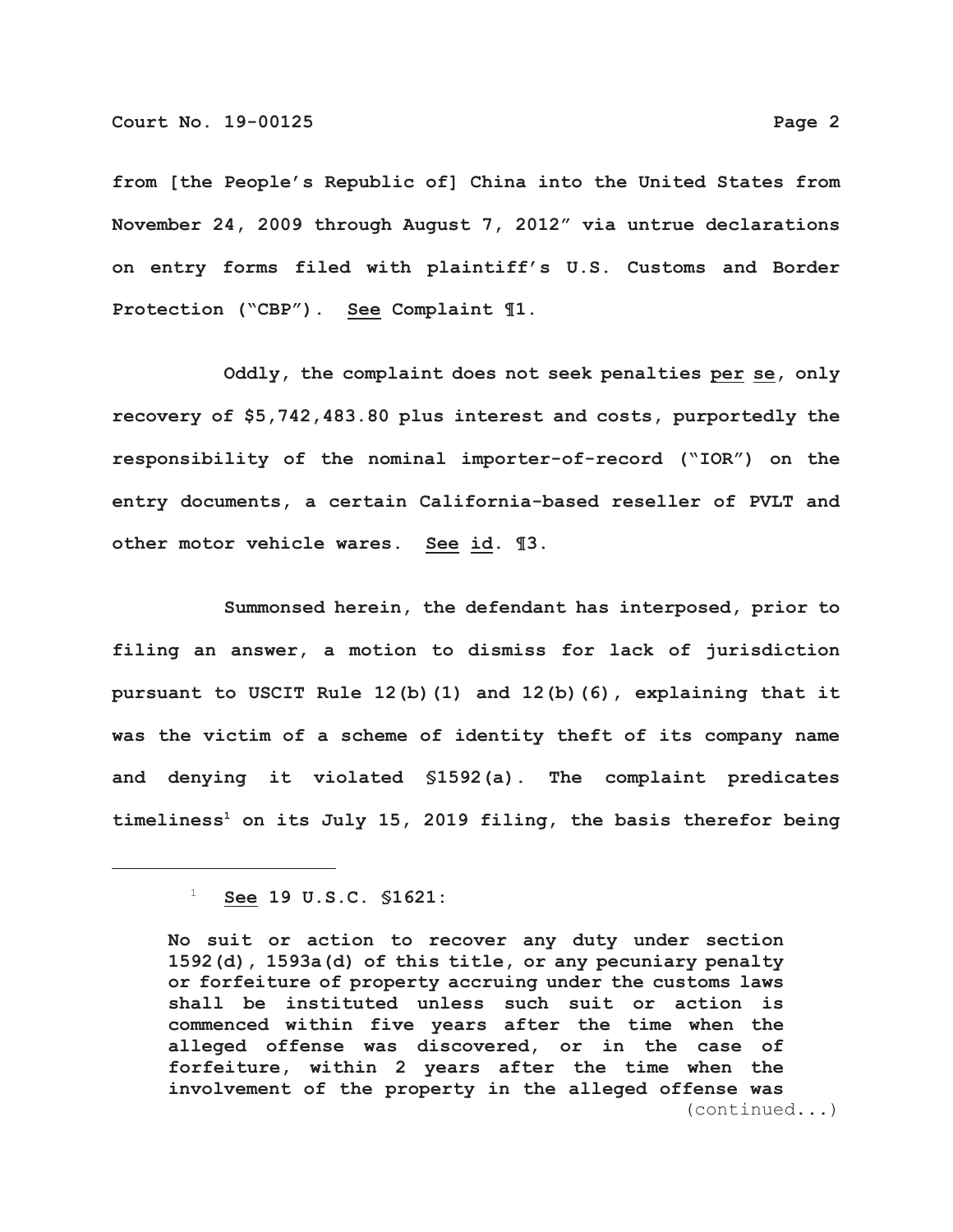**the latest of three consecutive waivers by the defendant of the statute of limitations ("SoL") up to and including July 19, 2019. See id. ¶ 4. The defendant, however, revoked its last SoL waiver on June 26, 2019, and it contends that jurisdiction here is lacking, being time-barred either by 19 U.S.C. §1621 or by laches. See Def's Memorandum of Points and Authorities in Support of Motion to Dismiss ("Def's Br.") at 33 & Ex. P.**

**I**

**To defendant's knowledge,**

 **this case represents the first instance in the history of the current Section 592 law -- i.e., since the [Customs Procedural Reform and Simplification Act of 1978, Pub. L. No. 95-410, 92 Stat. 893] -- where the Government has**

 1 (...continued) **discovered, whichever was later; except that—**

> **(1) in the case of an alleged violation of section 1592 or 1593a of this title, no suit or action (including a suit or action for restoration of lawful duties under subsection (d) of such sections) may be instituted unless commenced within 5 years after the date of the alleged violation or, if such violation arises out of fraud, within 5 years after the date of discovery of fraud, and**

> **(2) the time of the absence from the United States of the person subject to the penalty or forfeiture, or of any concealment or absence of the property, shall not be reckoned within the 5-year period of limitation.**

**19 U.S.C. §1621**.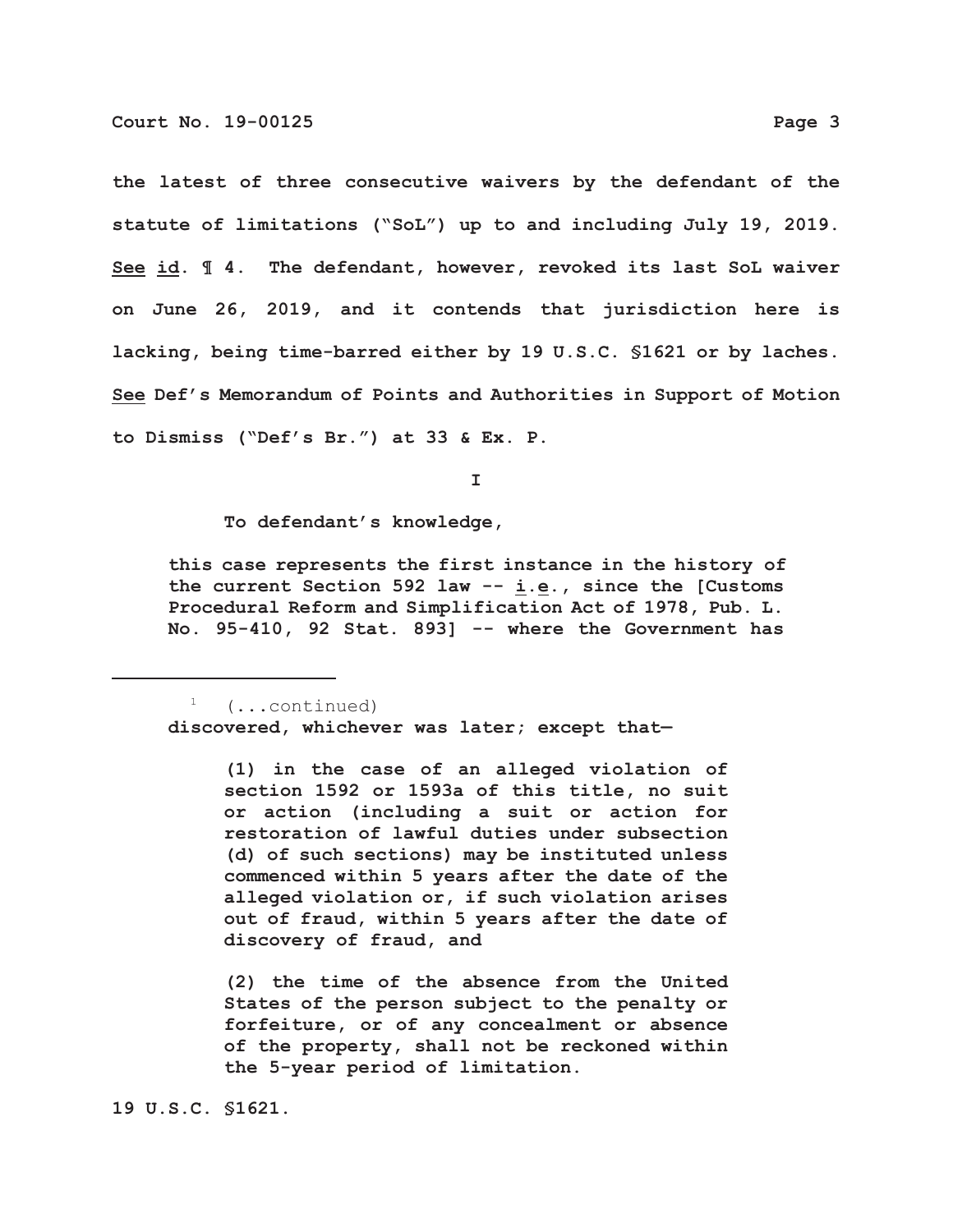**brought suit to collect withheld duties under Section 592(d) without even attempting to undertake the administrative proceedings necessary to establish that a predicate violation of Section 592(a) occurred. Accordingly, this action must be dismissed as time-barred, for failure to exhaust administrative remedies, and for failure to state a claim upon which relief can be granted.**

**Def's Br. at 20-21 (emphasis in original).**

**Defendant's counsel contend that dismissal is compelled because the plaintiff never found or articulated that their client violated §1592(a). A finding of such a violation is an obvious and necessary predicate to assessing responsibility, let alone penalties for withheld duties under that statute, they argue. Section 1592(b)(1) specifies the administrative process pursuant to which CBP is authorized to determine the existence of a §1592(a) violation. Counsel contend that CBP never followed or "exhausted" such procedure to determine any violation by the defendant, much less others actually responsible. Hence, when it became "clear" that no such administrative procedures were forthcoming, despite previous administrative promise(s) to the contrary, the defendant revoked its last SoL waiver.**

**On that basis, defendant's counsel argue for equitable tolling against CBP's arguments vis-à-vis defendant's revocation of its latest SoL, which would result in time-barring of this action and dismissal pursuant to Rule 12(b)(1) and/or 12(b)(6).**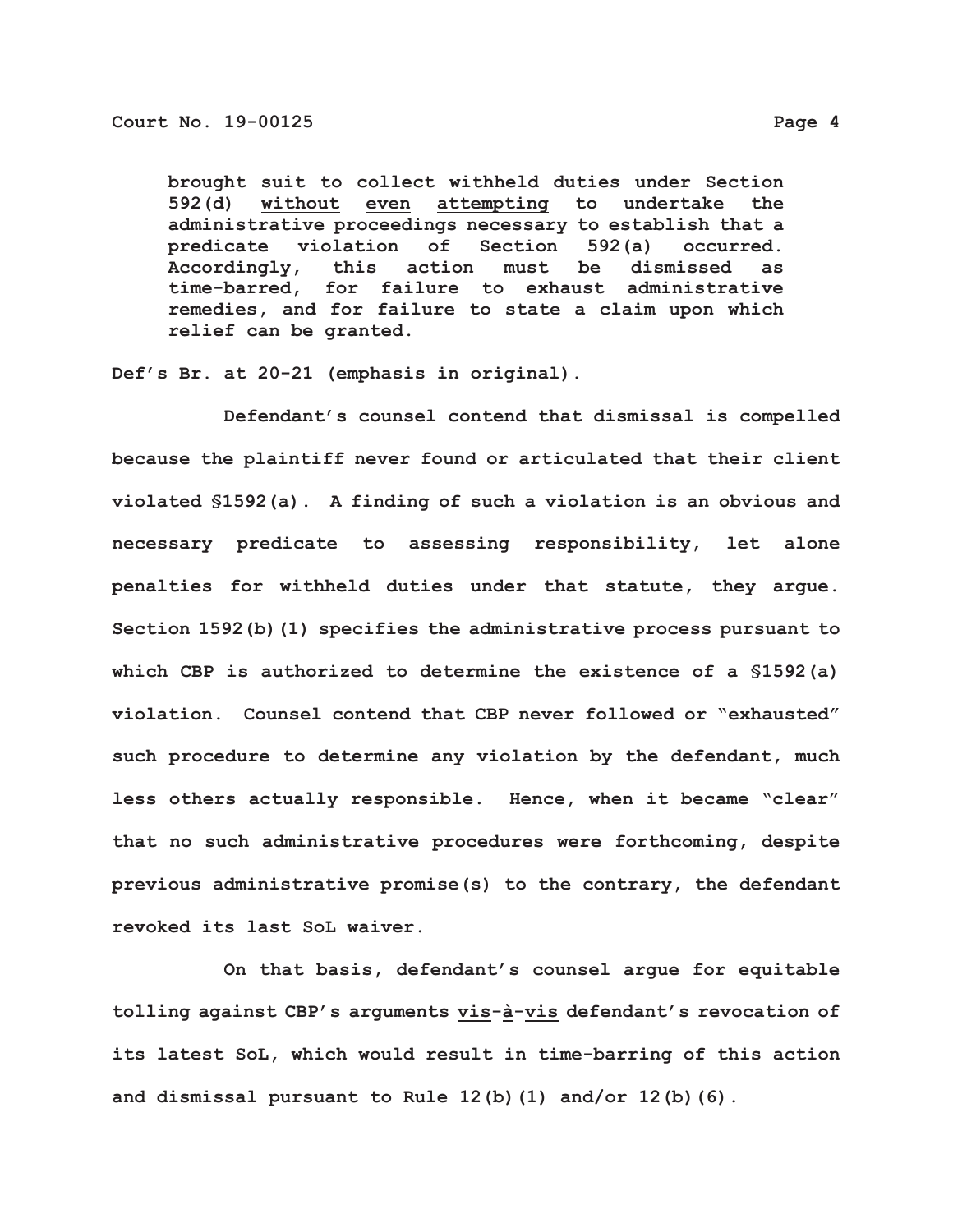**The issues of moment defendant's counsel distill to these:**

**1. Whether CBP is required to conduct administrative procedures to "assert and determine" the existence of a 19 U.S.C. §1592(a) violation for which the defendant bears responsibility before commencing suit to recover "withheld duties" under 19 U.S.C. §1592(d);**

**2. Whether the defendant could properly revoke its last SoL, prior to the commencement of this case, because that act implicates whether this action is timely commenced within the five-year SoL set out in §1621, eight to ten years having elapsed since the transactions at issue; and**

**(3) Whether laches applies in the alternative.**

**See Def's Reply. Its initial brief also noted the following:**

**To the extent the parties rely on materials outside the pleadings, USCIT Rule 12(d) permits the Court, upon notice to the parties, to treat the motion as one for summary judgment. See[,] e.g., Easter v. United States, 575 F.3d 1332, 1335-36 (Fed.Cir. 2009); Cisco Sys. v. United States, 804 F.Supp.2d 1326, 1336-1337 (Ct. Intl. Tr. 2011); U.S. Ass'n of Imps. of Textiles & Apparel v. United States, 366 F.Supp.2d 1280, at 1285-1286 (Ct. Intl. Tr. 2005).**

**Def's Br. at 4 n.4.**

**Plaintiff's general disagreement with the foregoing, and the court's consideration thereof, resulted in a cross-motion for summary judgment. See ECF No. 24 ("Pl's X-Mot"). In response, the defendant urges a decision on its motion to dismiss first, before turning to any decision on the merits. E.g., ECF No. 37.**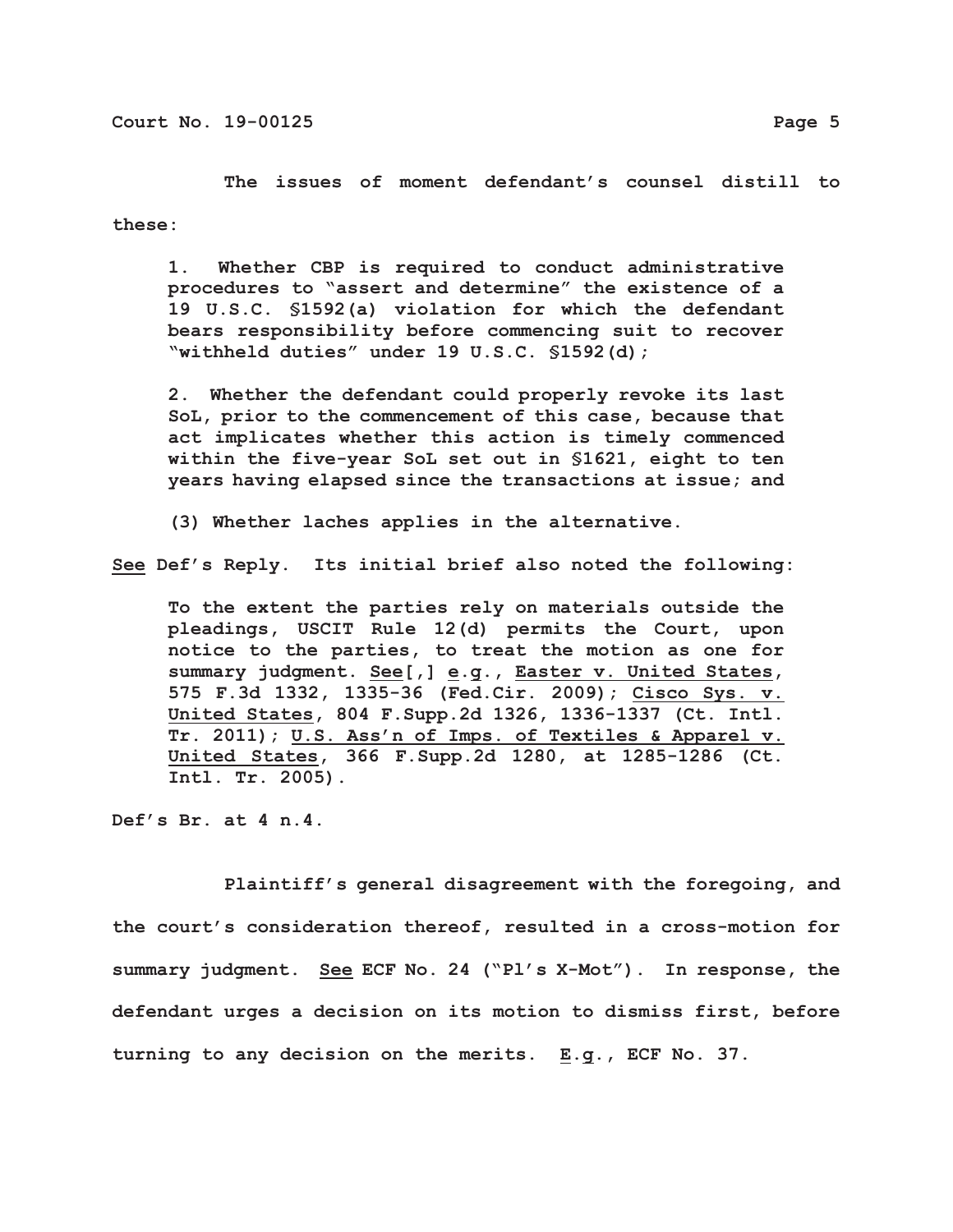**Consideration of the parties' positions persuades the court that it lacks jurisdiction over this matter.**

**II**

**Judicial consideration often involves interpretation of governing legal authorities, such as statutes and other questions of law. E.g. Kent v. Principi, 389 F.3d 1380, 1384 (Fed.Cir. 2004) (interpretation of a statute or regulation is a question of law) (citation omitted); Yanko v. United States, 869 F.3d 1328, 1331 (Fed.Cir. 2017) (treating as a "pure legal issue of statutory interpretation" claim based on interpretation of statutory provision and related executive order). Such legal interpretations are appropriately resolved under a Rule 12(b)(6) motion to dismiss. See Yanko at 1331 (citation omitted).**

**Rule 12(b)(6) dismissal is appropriate when a complaint's allegations do not entitle a remedy. See United Pac. Ins. Co. v. United States, 464 F.3d 1325, 1327 (Fed.Cir. 2006) (citation omitted). A motion thereunder "tests the legal sufficiency of a complaint," Browning v. Clinton, 292 F.3d 235, 242 (D.C. Cir. 2002), to determine if it presents a legally cognizable right of action, Bell Atl. Corp. v. Twombly, 550 U.S. 544, 555 (2007) (citation omitted), or fails to "state a claim to relief that is**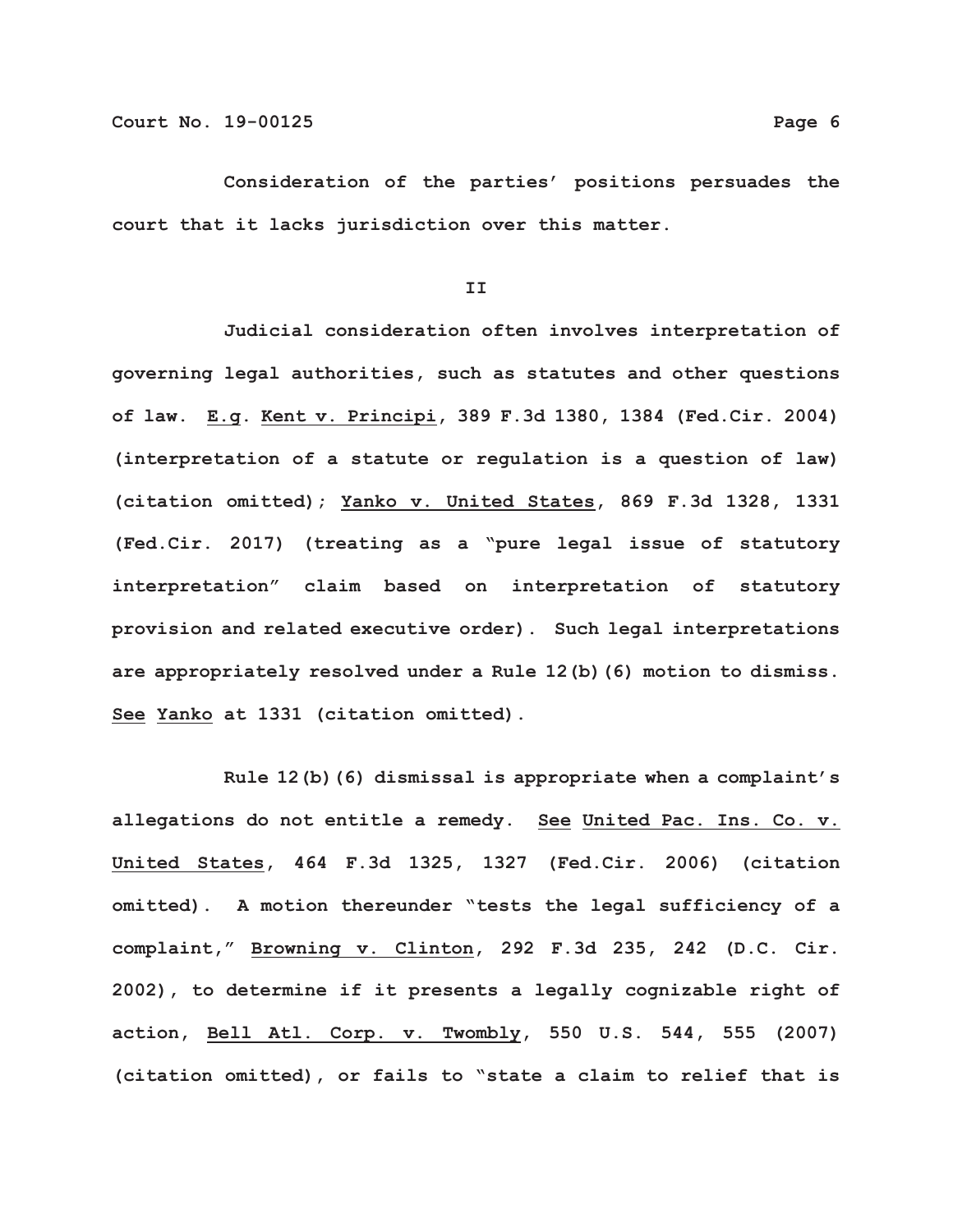**plausible on its face." Ashcroft v. Iqbal, 556 U.S. 662, 678 (2009) (quoting Twombly, 550 U.S. at 570). The court accepts well-pleaded factual allegations as true and draws all reasonable inferences in favor of the claimant, Kellogg Brown & Root Servs., Inc. v. United States, 728 F.3d 1348, 1365 (Fed.Cir. 2013), with the exception of legal conclusions among the allegations, Twombly, 550 U.S. at 555, nor need a court "accept as true allegations that contradict matters properly subject to judicial notice or by exhibit". Secured Mail Sols., LLC v. Universal Wilde, Inc., 873 F.3d 905, 913 (Fed.Cir. 2017) (citation omitted).**

**A Rule 12(b)(6) motion is thus considered under the same standard as a motion for judgment on the pleadings. See SAP Am., Inc. v. InvestPic, LLC, 898 F.3d 1161, 1166 (Fed.Cir. 2018). It presents either a "facial" challenge to a pleading or to the factual basis of the jurisdiction invoked. See, e.g., Cedars-Sinai Med. Ctr. v. Watkins, 11 F.3d 1573, 1583 (Fed.Cir. 1993). Facial challenges are based on the "sufficiency" of a pleading's allegation(s), which are to be evaluated presuming the allegations as true and as construed in their best light. See id., citing Scheuer v. Rhodes, 416 U.S. 232, 236 (1974). If a challenge denies or controverts material aspects of the complaint as pled, then the movant is deemed to be challenging the factual basis for**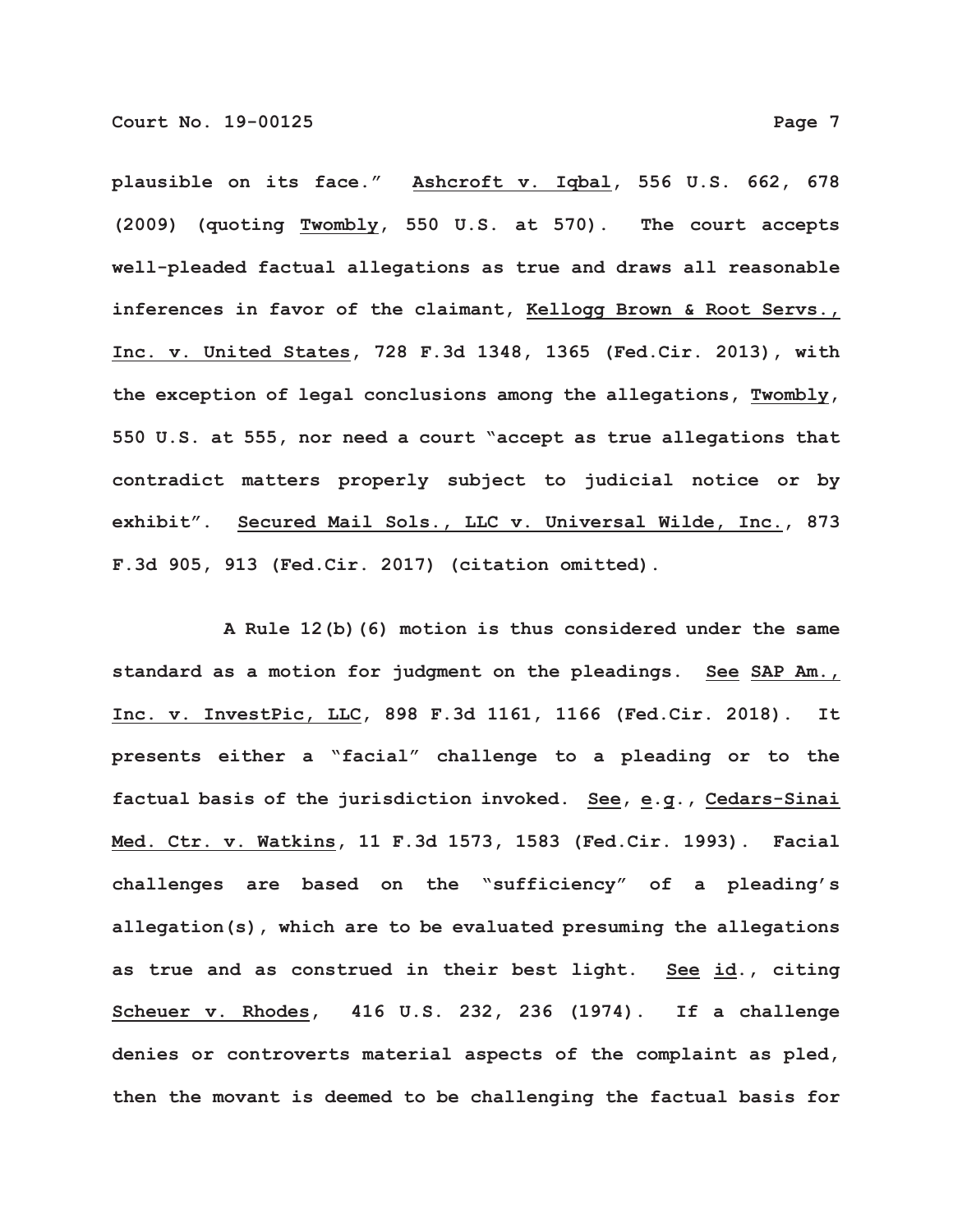**subject matter jurisdiction, in which case only the uncontroverted factual allegations of the complaint are accepted as true for purposes of the motion. See id., citing, inter alia, Gibbs v. Buck, 307 U.S. 66, 72 (1939); Kellogg Brown, 728 F.3d at 1365.**

**If jurisdiction is contested, consideration of extrinsic evidence outside the pleadings may be necessary to resolving that issue. See Aerolineas Argentinas v. United States, 77 F.3d 1564, 1572 (Fed.Cir. 1996) ("[a] party may challenge the court's jurisdictional authority by denying or controverting necessary jurisdictional allegations"), citing, inter alia, KVOS, Inc. v. Associated Press, 299 U.S 269, 278 (1936). When "close calls" are present, the foregoing may appear to obfuscate judgment on the pleadings and summary judgment, but if subject matter jurisdiction is lacking, then there can be no adjudication on the merits, see id.; consideration of matters outside the pleadings in deciding a 12(b)(6) motion brings the matter into the realm of summary judgment, and it is therefore appropriate to treat the motion as such. See USCIT Rule 12(d); see, e.g., Forest Lab'ys, Inc. v. United States, 29 CIT 1401, 1402 (2005), aff'd, 476 F.3d 877 (Fed.Cir. 2007).**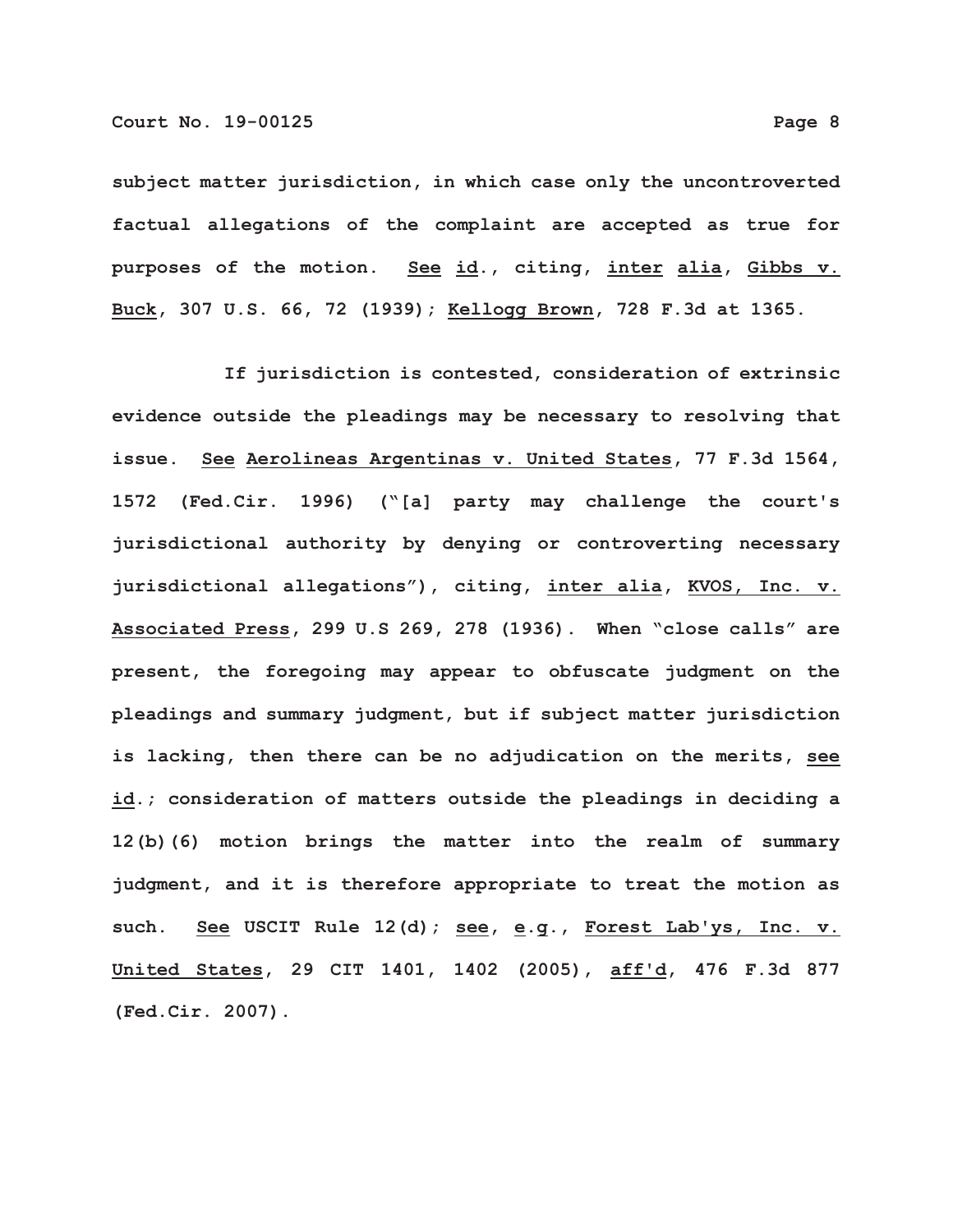#### **III**

**According to defendant's papers, the United States imposed "safeguard" import duties on PVLT from the People's Republic of China ("PRC") pursuant to 19 U.S.C. §2451(f) (omitted since Dec. 11, 2013). Proclamation No. 8414, 3 C.F.R. §8414 (2009). They were imposed in addition to the 3.4% or 4% ad valorem tariffs on PVLT2 and were in effect for three years, at declining rates of 35%, 30%, and 25%, ad valorem, respectively. The safeguard duties were set to expire in September 2012. See id***.*

**The announcement of those duties prompted the defendant to curtail supply from the PRC. PRC producers responded by persuading the defendant to purchase tires at "Delivered Duty Paid" ("DDP") prices. See, e.g., International Chamber of Commerce, Incoterms 2010: ICC Rules for the Use of Domestic and International Trade Items (2010) ("Incoterms") ("[t]he Incoterms rules explain a set of three-letter trade terms reflecting business-to-business practice in contracts for the sale of goods").**

**A DDP agreement obligates sellers with the responsibility for all necessary legal compliance relevant to importing the goods,**

 <sup>2</sup> **I.e., subheadings 4011.10.10, 4011.10.50, 4011.20.10, and 4011.20.50 of the Harmonized Tariff Schedule of the United States ("HTSUS")**.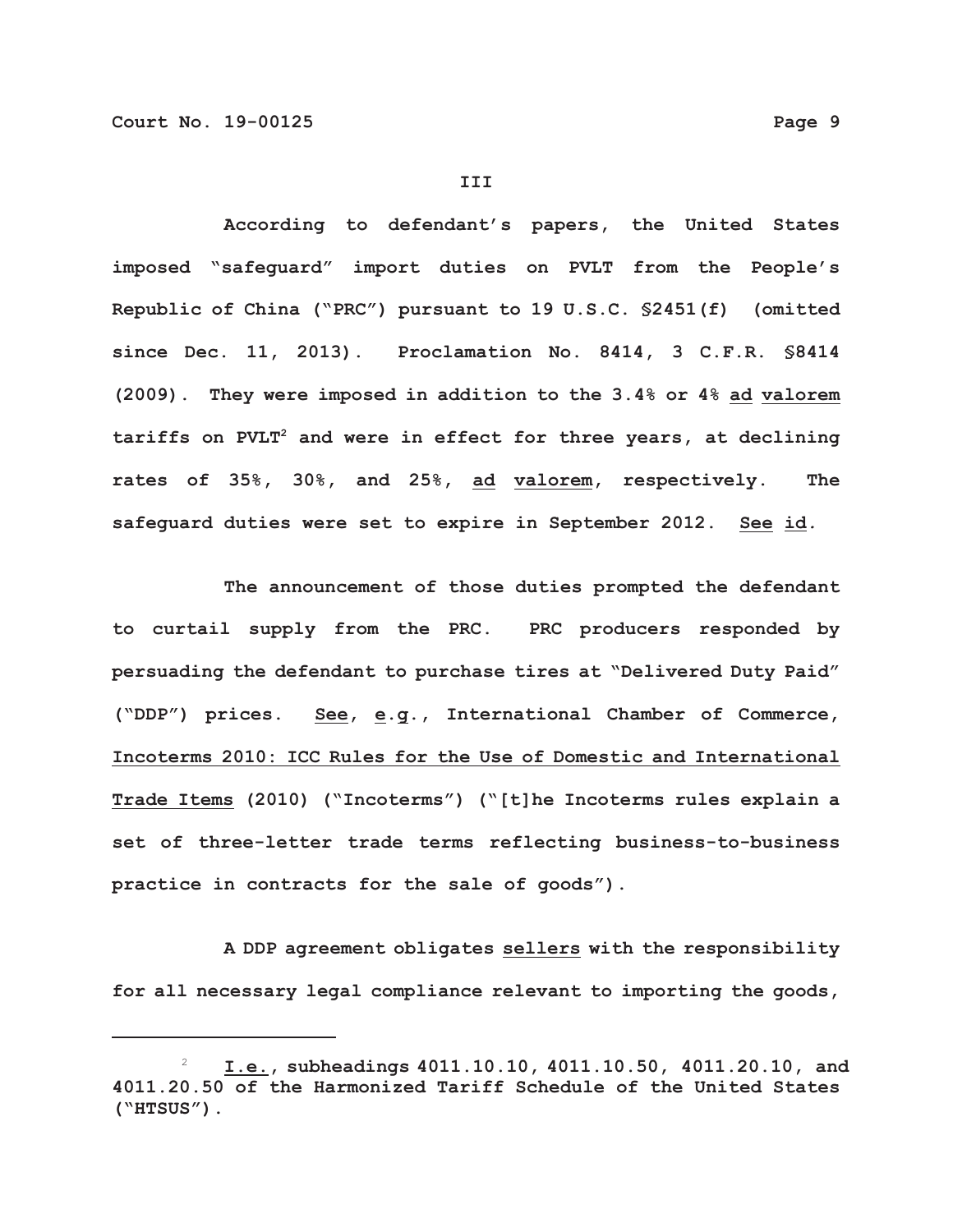**for example payment of import duties and merchandise processing fees. See note 4, infra. After "satisfactory" negotiations along those lines, the defendant agreed to continue to purchase PVLT from the PRC companies involved on a DDP basis.**

**This, apparently, is where trouble began. The defendant was at that time also induced to agree to a power of attorney ("POA")3 that its suppliers, as it later turned out, had falsely represented was necessary to allow them to move the imported tires from the Customs area at the Port of Long Beach to defendant's facility in Southern California, as more wholly described below. See Def's Br., Ex. B (CBP Audit Report dated March 22, 2013). Instead, the sellers, or certain unknown and unscrupulous individuals taking advantage of them, used defendant's identifying information from the POA, including its importer number, to falsely declare the defendant as the importer of record on the entry documents concerned.** 

 <sup>3</sup> **See 19 C.F.R. §141.32 (2009): "Customs Form 5291 may be used for giving power of attorney to transact Customs business. If a Customs power of attorney is not on a Customs Form 5291, it shall be either a general power of attorney with unlimited authority or a limited power of attorney as explicit in its terms and executed in the same manner as a Customs Form 5291."**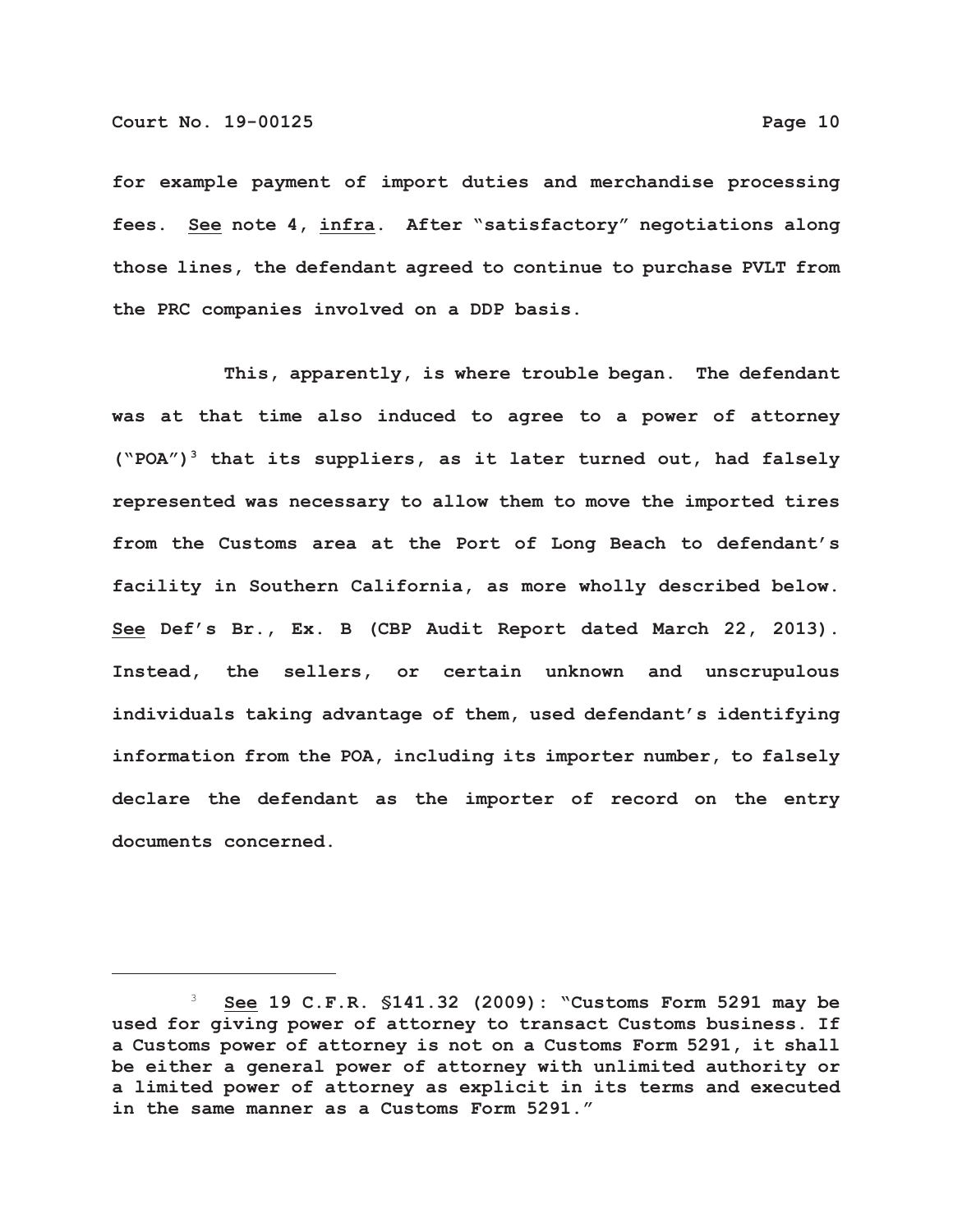**The defendant claims it had no knowledge of such falsified entries, averring that for the next three years it received PVLT at its California facility on a DDP basis and tendered payment to its vendors at the negotiated prices.4 In mid-2012, CBP's Regulatory Audit Division at the Port of Seattle, Washington, contacted the defendant in order to conduct a "Quick Response Audit"5 of some 61 customs entries of PVLT on which the defendant had been listed as the IOR.**

**The defendant claims it found none of the alleged entries among its records. Its records, audited by CBP, reflect that it**

 5 **The defendant describes Quick Response Audits as single-issue audits with a narrow focus and designed to address a particular limited objective within a reasonably short period of time. The authority for auditors to examine records and conduct audits is contained in 19 U.S.C. §§ 1508 and 1509.**

 <sup>4</sup> **As the buyer in a DDP transaction, the defendant here disclaims responsibility for customs obligations such as clearance or payment of duty to CBP**. **According to Incoterms, "'Delivered Duty Paid' means that the seller delivers the goods when the goods are placed at the disposal of the buyer, cleared for import on the arriving means of transport ready for unloading at the named place of destination. The seller bears all the costs and risks involved in bringing the goods to the place of destination and has an obligation to clear the goods not only for export but also for import, to pay any duty for both export and import and to carry out all customs formalities." See https://iccwbo.org/resources-for -business/incoterms-rules/incoterms-rules-2010) (emphasis added) (last accessed this date).**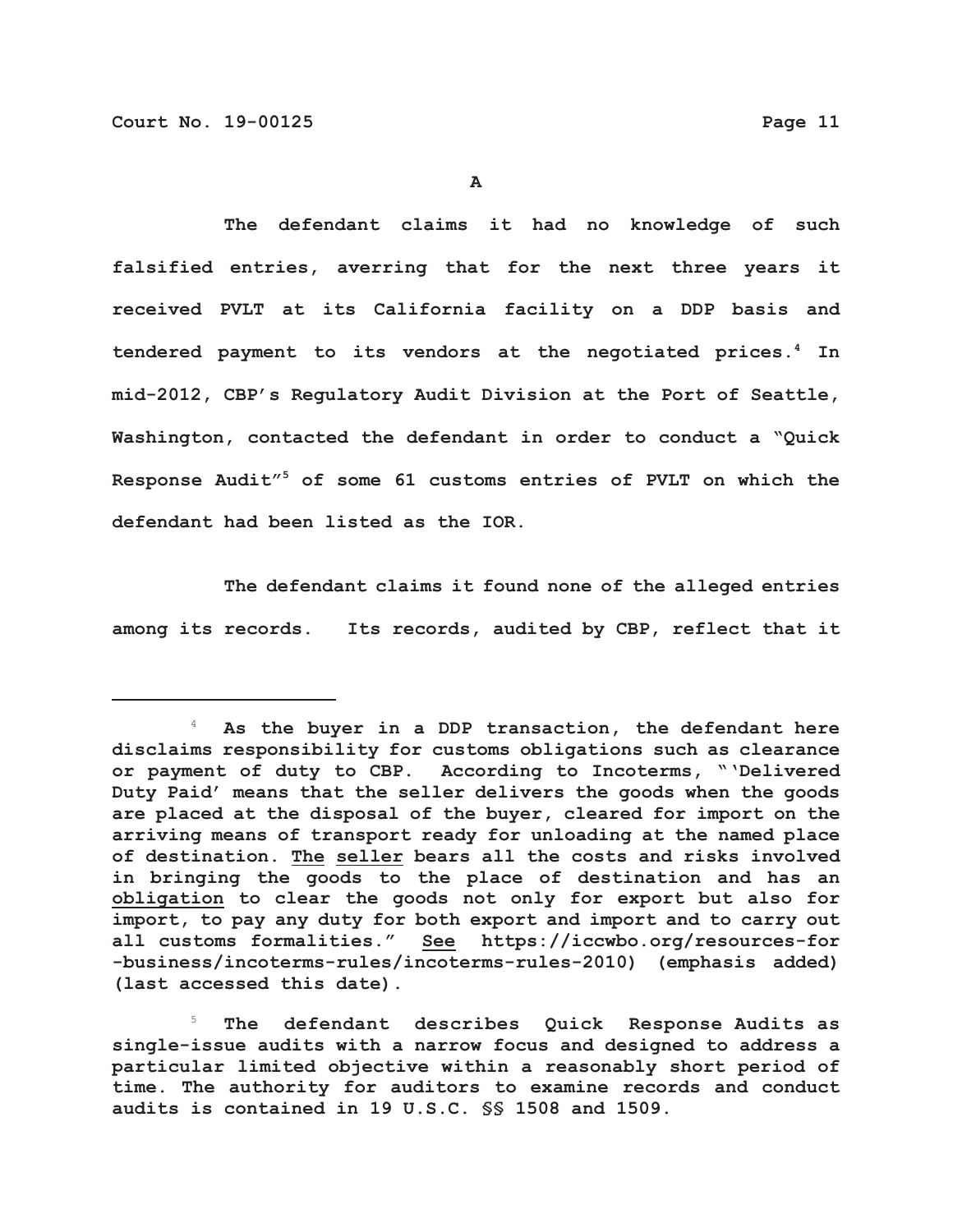**was billed on a DDP basis by vendors with whom it actually did business and made payments to those vendors on that basis. The records also showed that the defendant never advanced or paid any separate or segregated monies for duties in respect of the imported PVLT, never corresponded with any customs brokers regarding those tires, and never received bills for customs duties or bills for freight forwarding or customs brokerage services.**

**The defendant therefore deduced the theory that its identity must have been "misappropriated", so on July 23, 2012 it "protectively" filed such theory in writing to CBP via a voluntary prior disclosure at the Port of Los Angeles/Long Beach pursuant to 19 U.S.C. §1592(c)(4). The filing stated that erroneous entries had been made in its name and without its knowledge, authorization, or consent. See Def's Br., Ex. A (Prior Disclosure of July 23, 20126 ).**

**The Quick Response Audit concerned certain selected entries in 2012 and 2013. The defendant claims it gave its full cooperation during the audit, and it also obtained other Importer**

 <sup>6</sup> **The filing stated at the outset: "Katana Racing has knowingly acted as the importer of record of tires subject to the Safeguard duties. To Katana Racing's knowledge, it has deposited the appropriate Safeguard duties for all entries where it was aware that it acted as the importer of record."**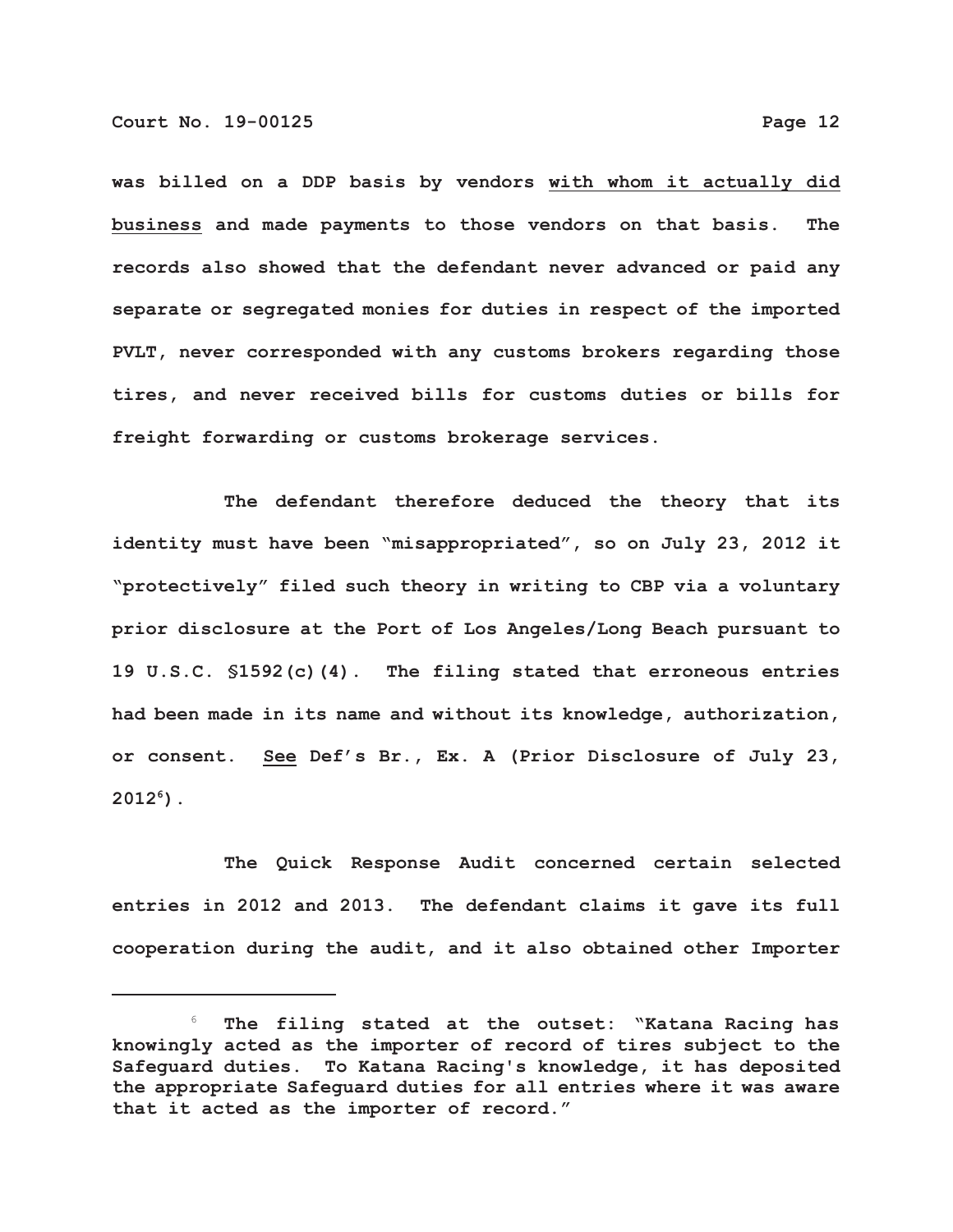**Trade Activity ("ITRAC"7) data from CBP that confirmed that its identity had been "misappropriated" for the purpose of making not only the 61 selected entries with which the Quick Response Audit had been concerned but also hundreds of other entries of PVLT from the PRC as well. According to the defendant, they were filed by dozens of separate customs brokers, all of whom it claims were and are complete strangers to it.**

**Beginning February 3, 2013, defendant's counsel contacted the dozens of brokers identified in the ITRAC report who had filed entries in its name and began collecting copies of the entry summaries improperly filed. This information confirmed to the defendant that it had been the victim of a pervasive scheme of what it styles as "identity theft", as PRC vendors had engaged U.S. customs brokers to file entries in its name, without its knowledge or permission. It claims that it also cooperated fully with the CBP audit, providing agency auditors with copies of all commercial invoices and proofs of payment for all DDP entries in question.**

 <sup>7</sup> **"ITRAC" refers to company-specific import data placed in a database and provided on CD-Rom to the requestor for a processing fee. See https://www.cbp.gov/trade/itrac-requests (last accessed this date).**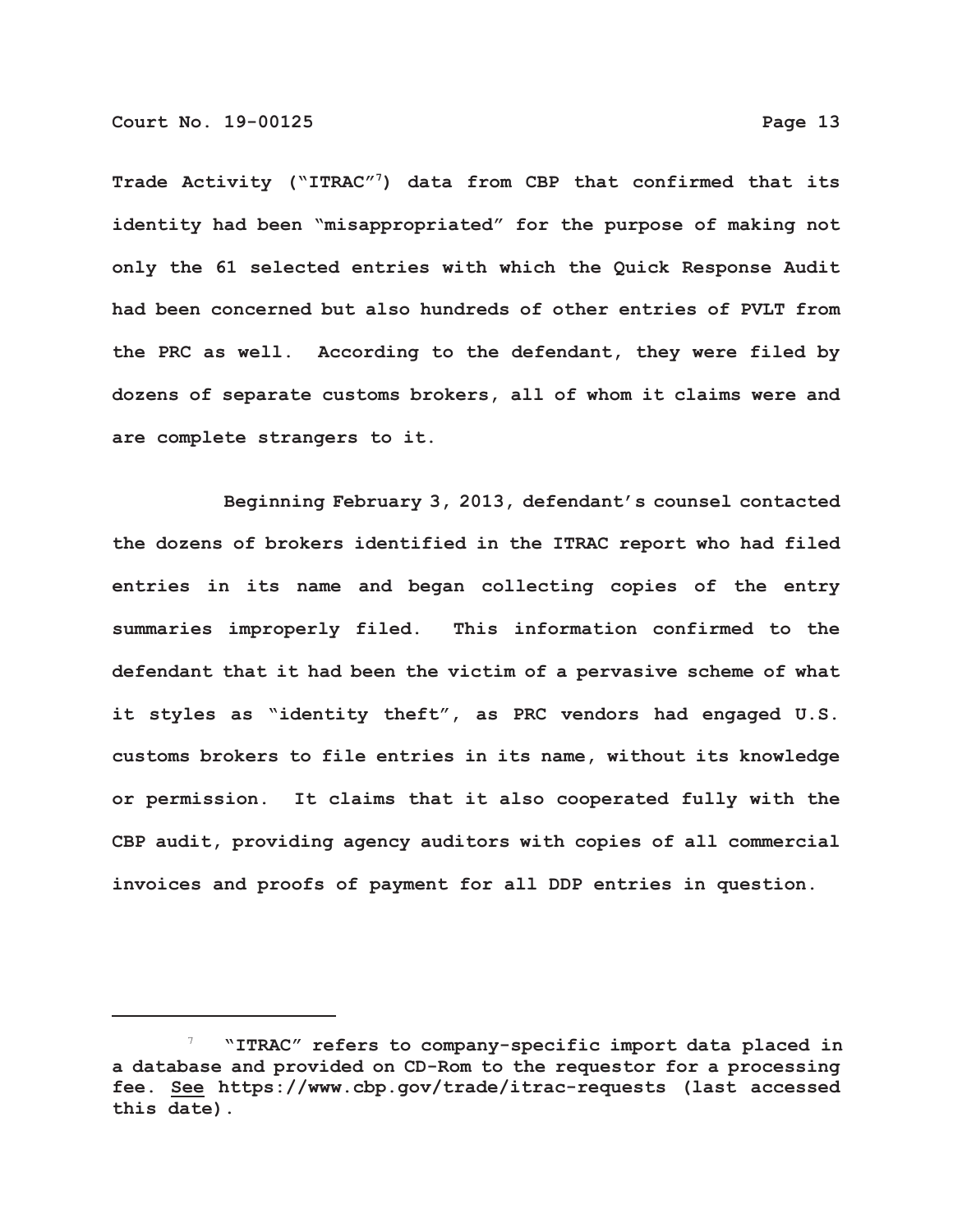**On April 5, 2013, CBP issued a report finding that duties, taxes and fees had been underpaid on the 61 entries in the aggregate amount of \$792,053.69. See id., Ex. B (CBP Audit Report of April 5, 2013). The report included notes on the cooperation of Katana and its General Manager, Mr. Joe Garcia, thanking for that cooperation and recognizing that the defendant "stated that it did not direct the importation of these goods." Id., Ex. B, at 4; see also id. ("[u]nbeknownst to [defendant], it appears that the [PRC] suppliers, working with Customs brokers in Los Angeles, made Katana the importer of record . . ." et cetera).**

**CBP's auditors noted that these facts, combined with defendant's genuine lack of access to relevant bills of lading or shipping contracts, had frustrated agency effort to make an adjustment to its calculation of revenue loss such that it could reflect non-dutiable international transportation expenses that were included in the DDP prices stated in the operable invoices. According to the defendant, the auditors had based their calculation of dutiable values on the DDP prices paid by it.**

**On August 31 and September 1, 2013, the defendant provided additional information to CBP in an effort to assist its prior disclosure. See id., Ex. C (Def's Letter of August 31,**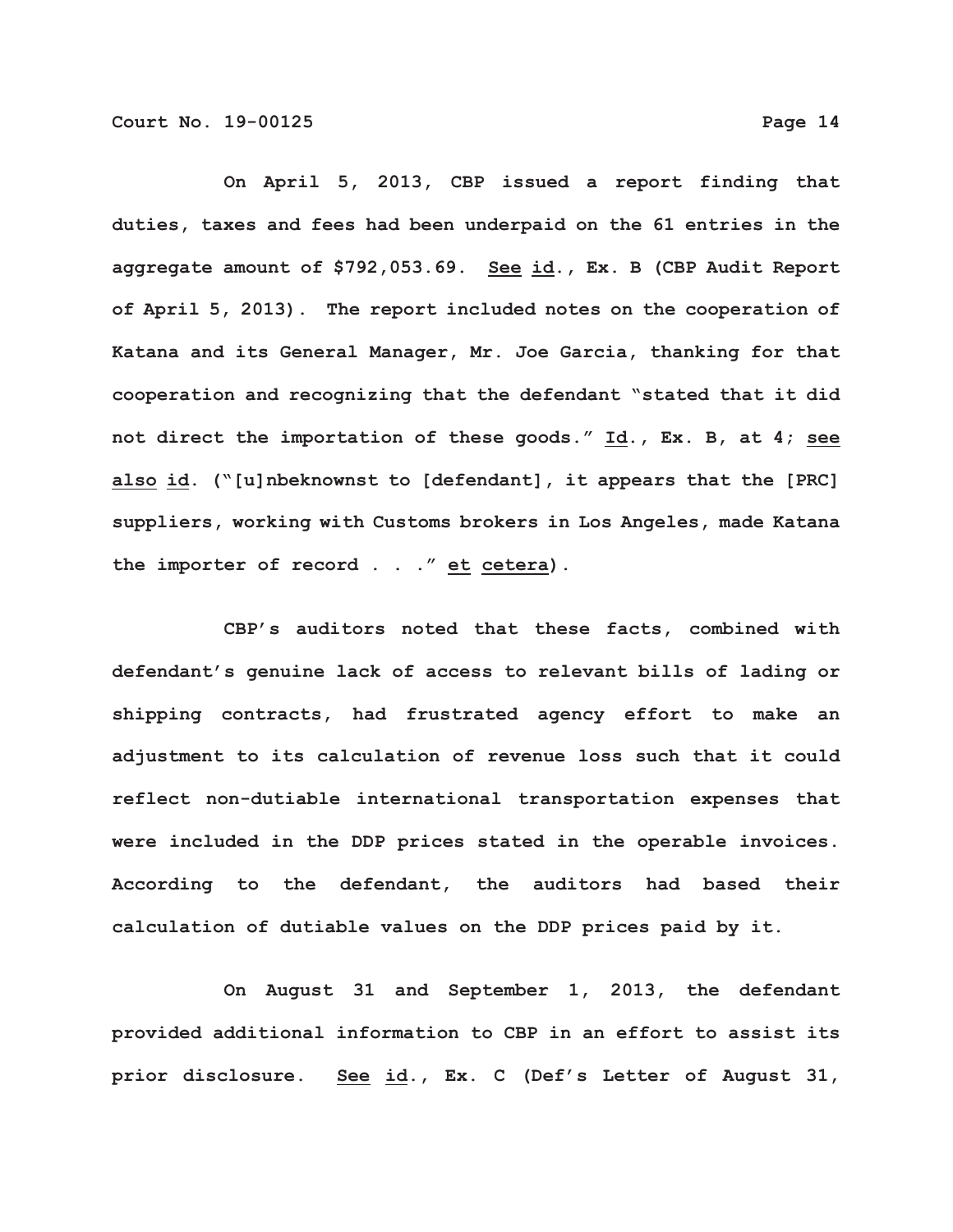**2013), Ex. D (Def's Letter of September 1, 2013). In addition, on May 16, 2014, the defendant executed a two-year waiver of the SoL period in response to CBP's request therefor. See id., Ex. E (Def's First SoL Waiver of May 16, 2014); see also 19 U.S.C. §1621.**

**B**

**After conducting the foregoing, and with the ITRAC information provided to it by the defendant, CBP expanded the audit to encompass a total of 386 entries made while the safeguard duties were in place (i.e., September 26, 2009 through September 25, 2012, including the 61 previously described). The defendant claims that it continued to fully cooperate in this effort, retrieving entries from the various customs brokers that had unlawfully filed entries in its name, and comparing the information contained therein to the DDP invoices which the defendant had received from its vendors.**

**On June 22, 2015, CBP's Fines, Penalties and Forfeitures Office in Long Beach, CA, issued a letter to the defendant, indicating that CBP had calculated a loss of revenue totaling \$10,451,452.75, and requesting payment of that amount to "perfect" the 2012 voluntary prior disclosure. See Def's Br., Ex. F.8**

 <sup>8</sup> **CBP's lengthy regulation on voluntary disclosure, 19 C.F.R. §162.74(c), provides as follows (emphasis added):** (continued...)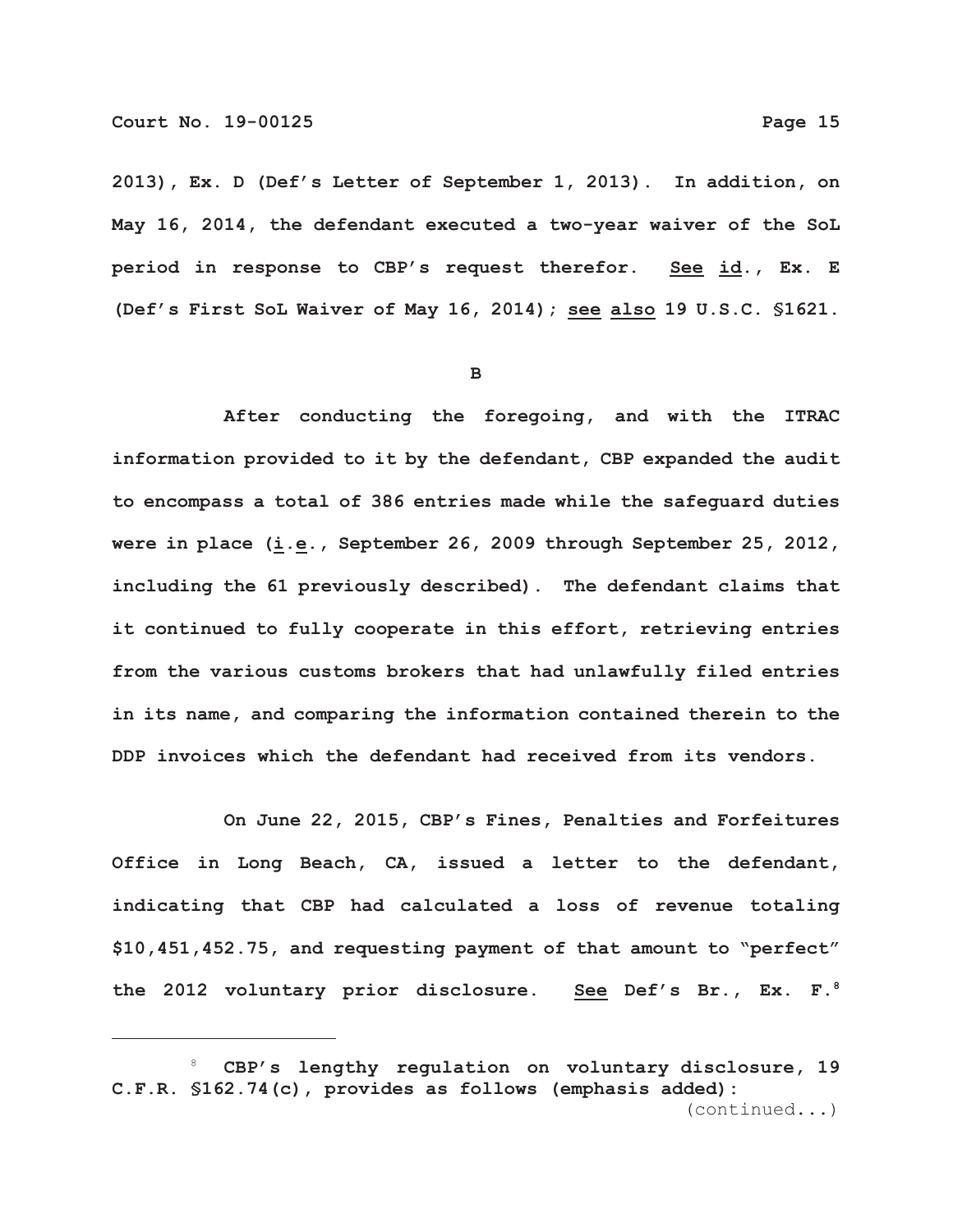# 8 (...continued)

**(c) Tender of actual loss of duties, taxes and fees or actual loss of revenue. A person who discloses the circumstances of the violation shall tender any actual loss of duties, taxes and fees or actual loss of revenue. The disclosing party may choose to make the tender either at the time of the claimed prior disclosure, or within 30 days after CBP notifies the person in writing of CBP calculation of the actual loss of duties, taxes and fees or actual loss of revenue. The Fines, Penalties, and Forfeitures Officer may extend the 30–day period if there is good cause to do so. The disclosing party may request that the basis for determining CBP asserted actual loss of duties, taxes or fees be reviewed by Headquarters, provided that the actual loss of duties, taxes or fees determined by CBP exceeds \$100,000 and is deposited with CBP, more than 1 year remains under the statute of limitations involving the shipments covered by the claimed disclosure, and the disclosing party has complied with all other prior disclosure regulatory provisions. A grant of review is within the discretion of CBP Headquarters in consultation with the appropriate field office, and such Headquarters review shall be limited to determining issues of correct tariff classification, correct rate of duty, elements of dutiable value, and correct application of any special rules (GSP, CBI, HTS 9802, etc.). The concerned Fines, Penalties, and Forfeitures Officer shall forward appropriate review requests to the Chief, Penalties Branch, Office of International Trade. After Headquarters renders its decision, the concerned Fines, Penalties, and Forfeitures Officer will be notified and the concerned Center director will recalculate the loss, if necessary, and notify the disclosing party of any actual loss of duties, taxes or fees increases. Any increases must be deposited within 30 days, unless the local CBP office authorizes a longer period. Any reductions of the CBP calculated actual loss of duties, or and fees shall be refunded to the disclosing party. Such Headquarters review decisions are final. Further, disclosing parties requesting and obtaining such a review waive their right to contest**

(continued...)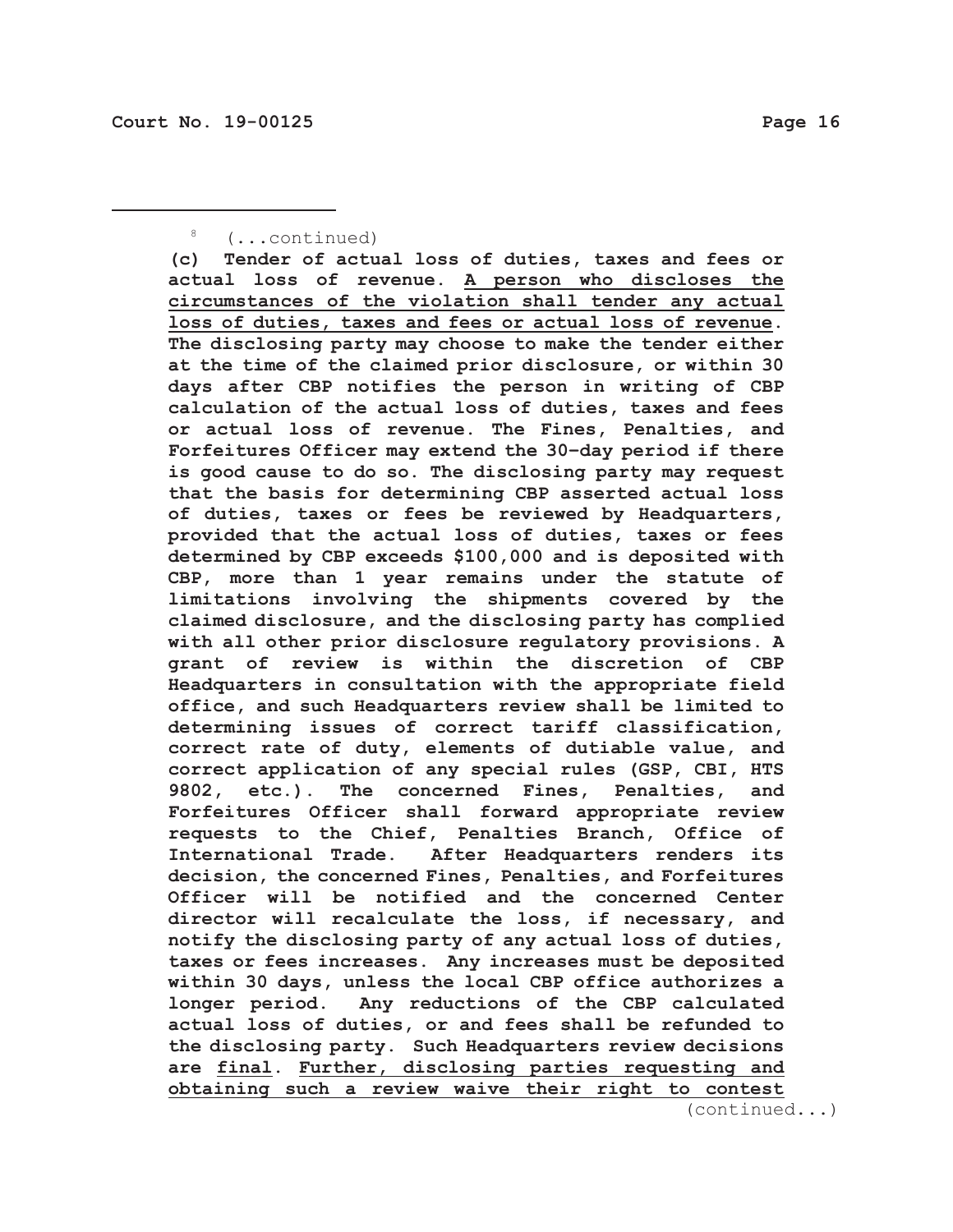**The defendant underscores that CBP's letter does not constitute a pre-penalty or penalty notice under 19 U.S.C. §1592. It responded to the letter by noting its inability to pay the amount demanded and questioning the amount stated in the letter on the basis that CBP's calculations had not adjusted the DDP prices to reflect non-dutiable elements such as customs duties or international freight. See id., Ex. G (Def's Letter of July 23,**

**2015). It also provided CBP with a second SoL waiver to allow additional time to "rectify" the problem through an orderly administrative process. See id., Ex. H.**

**On February 12, 2016, CBP issued a revised duty demand to the defendant, requesting payment of a revenue loss of \$5,742,483.80. See id., Ex. I.**

**C**

**On February 24, 2016, the defendant wrote to CBP requesting a meeting. See Def's Br., Ex. J. On March 21, 2016, defendant's counsel, and the President, General Manager and**

<sup>8</sup> (...continued)

**either administratively** *or judicially* **the actual loss of duties, taxes and fees or actual loss of revenue finally calculated by CBP under this procedure. Failure to tender the actual loss of duties, taxes and fees or actual loss of revenue finally calculated by CBP shall result in denial of the prior disclosure.**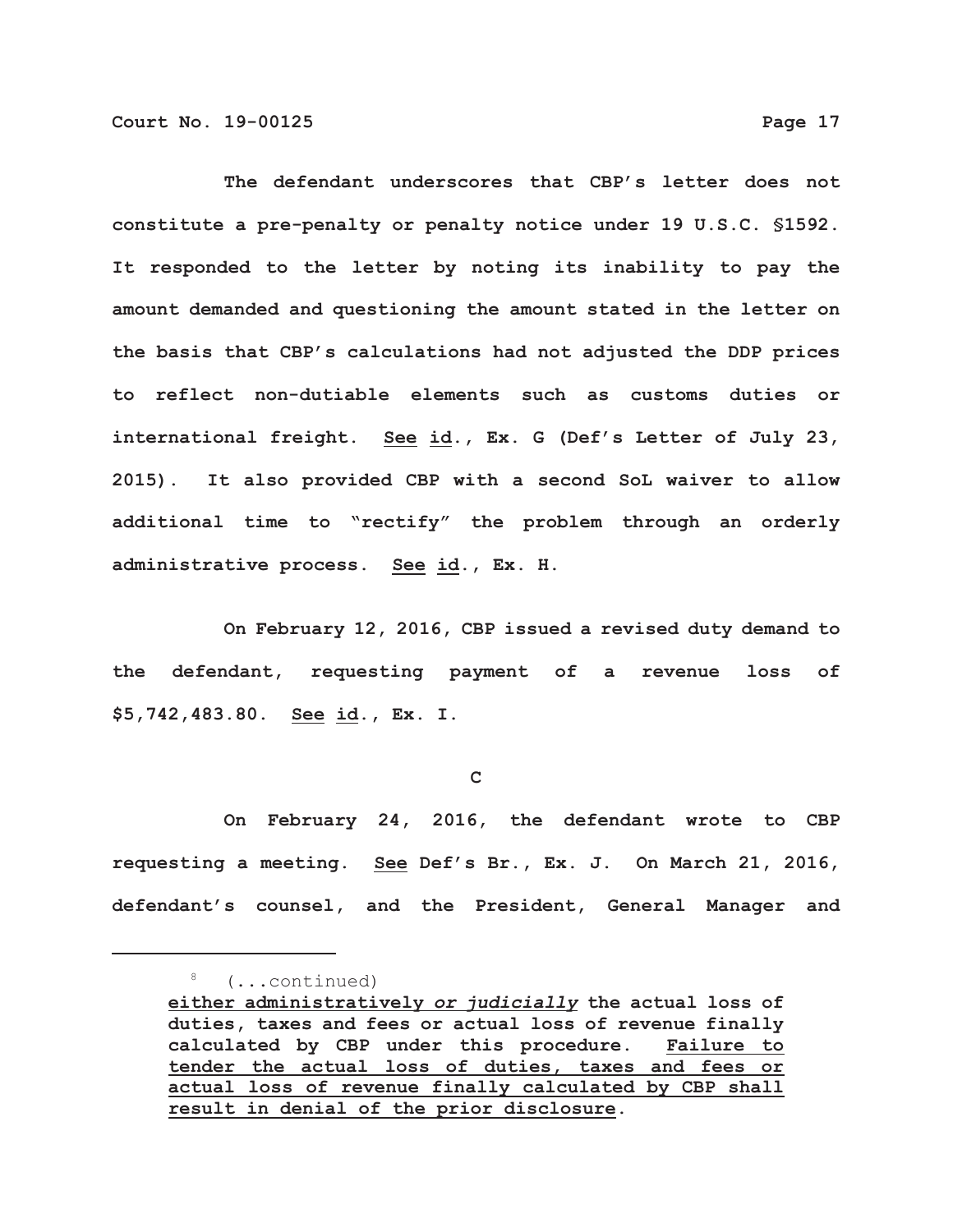**Controller of the defendant in Long Beach, California, met with the Assistant CBP Port Director Jorgé Garcia.**

**At the meeting, the defendant made a brief presentation, during which it reiterated its inability to pay the amounts demanded, stated it did not believe it was liable for same, asked CBP to allow it to retain its "prior disclosure" status, requested issuance of a "formal" pre-penalty notice, and claimed that the latter was "required" by 19 U.S.C. §1592(b) so that the administrative process could commence and the company could provide a thorough narrative of events to demonstrate why it had not acted in any manner that violated the proscriptions of §1592(a).**

**Mr. Garcia indicated apparent agreement as to defendant's view of the overall process, which the defendant documented and left the meeting anticipating receipt of a notice of the specifics of the alleged §1592(a) violation so that the company could make its case. See id., Ex. K.** 

**On October 25, 2016, upon request, the defendant furnished CBP with its third waiver of the SoL, through July 15, 2019. See id., Ex. L. The waiver specifically states that the defendant agreed to the extended limitations period**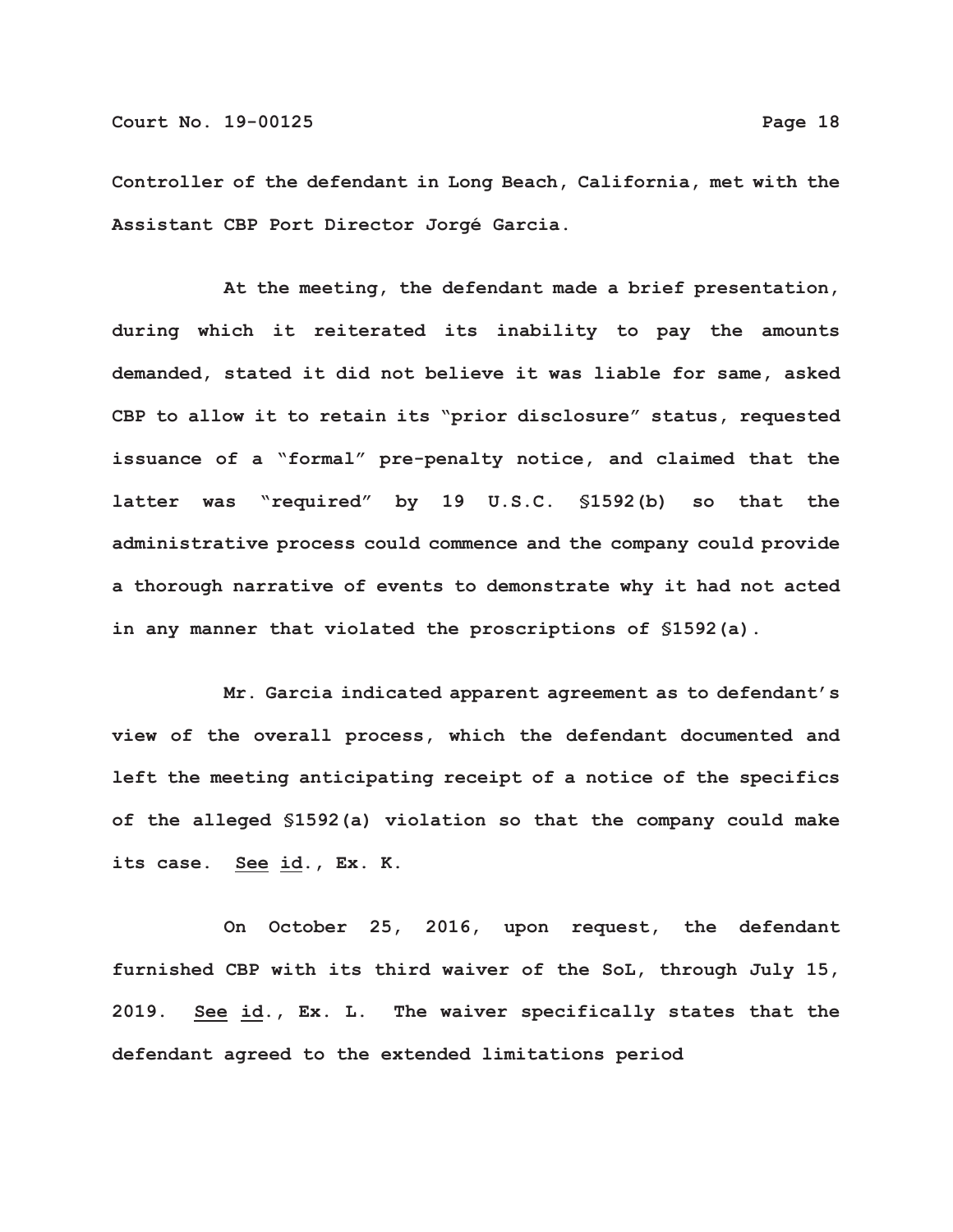**in order that Katana might obtain the benefits of the orderly continuation and conclusion of any administrative proceedings currently being conducted or contemplated by CBP, so that Katana could enjoy the benefit of orderly administrative proceedings in which CBP is reviewing entries of tires by Katana which might be subject to safeguard duties formerly imposed on entries of certain passenger car and light truck tires from China.**

**Id. (emphasis added).**

**D**

**Nothing of note occurred thereafter until May 2018, nearly a year and a half later, when CBP attorney Karen Hiyama indicated by** *e-mail* **that she had "inherited" defendant's case file that had been transferred from the Port of Long Beach to her office at CBP's Center of Excellence and Expertise ("CEE") for Automotive and Aviation products, in Detroit, MI. See Def's Br., Ex. M** *(email* **correspondence with Ms. Hiyama on May 24, 2018, June 14, 2018, August 22, 2018, March 28, 2019). The defendant believes that Ms. Hiyama had not received the entire case file and was not aware of all that had transpired between it and CBP before. Defendant's counsel therefore, in response to Ms. Hiyama's inquiry, provided her with information regarding defendant's meeting with Assistant Port Director Garcia. Cf. id.**

**Defendant's counsel also aver that, on or about March 28, 2019 (nine months later), Ms. Hiyama stated to them that this**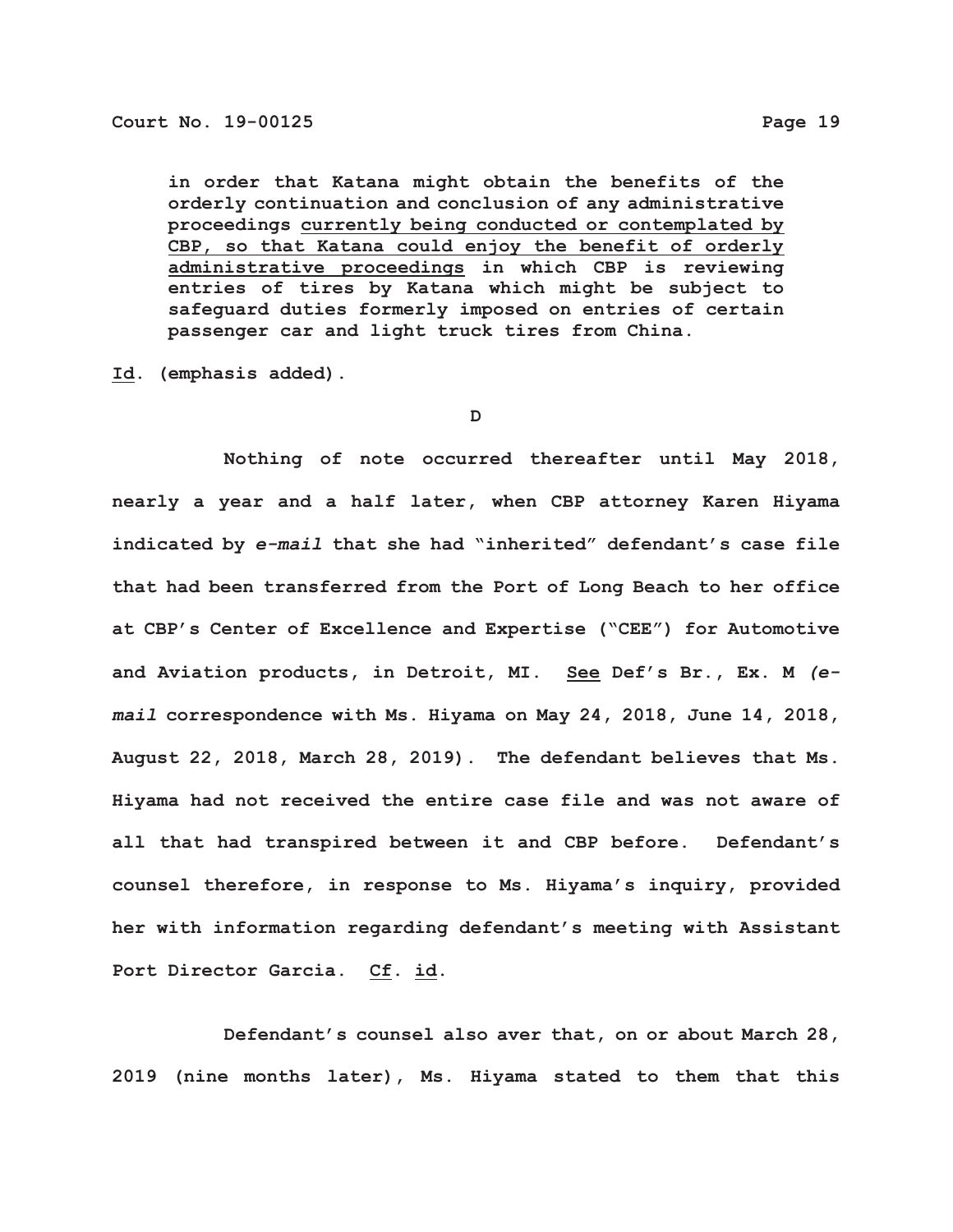**matter had come to the "top of my docket after quite a long hiatus." Id. She noted Katana's statement of inability to pay the \$5.7 million, indicated that substantiating information concerning the company's inability to pay should be submitted, and "advised" that "there is a pathway to settlement by treating any offer by [the defendant] as an offer in compromise without the issuance of a duty demand." Id.**

**The defendant emphasizes that at that point it was still awaiting the initiation of administrative procedures "required under Section 592(b), which had been promised long before by Assistant Port Director Garcia." Def's Br. at 7; see also id., Ex. L (Def's Third SoL Waiver of October 25, 2016) ("This waiver is made knowingly and voluntarily by Katana Racing, Inc., in order that Katana might obtain the benefits of the orderly continuation and conclusion of any administrative proceeding currently being conducted or contemplated by CBP, in which CBP is reviewing entries of tires by Katana which might be subject to safeguard duties formerly imposed on entries of certain passenger car and light truck tires from China"); Def's Reply at Appx. V (***e-mail* **exchange between the parties dated May 3-6, 2019 with attachment of the third SoL waiver). Further, "Ms. Hiyama had previously been fully**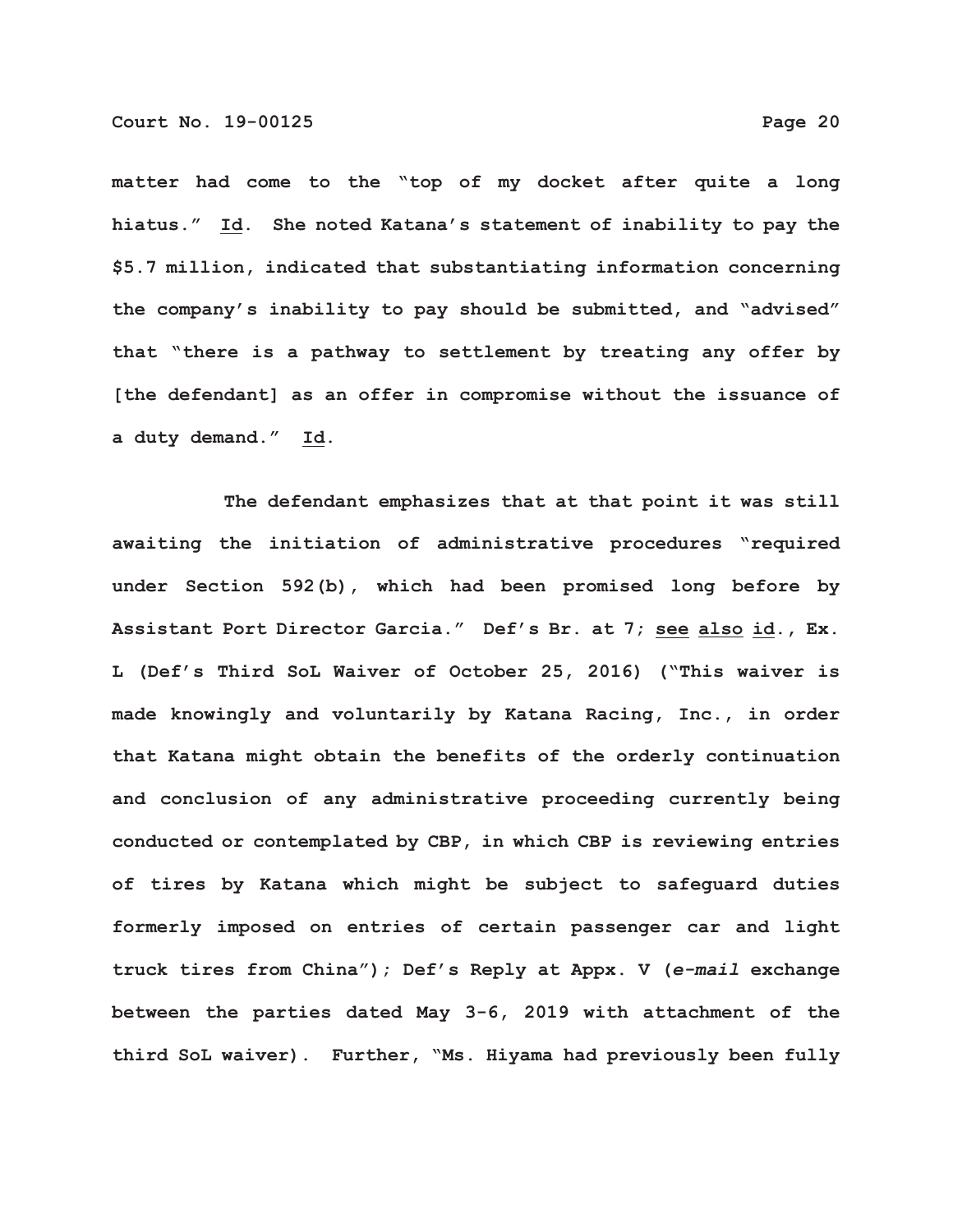**apprised of Mr. Garcia's awareness and representations in this regard." Def's Br. at 8.**

**Subsequently, on May 31, 2019, Ms. Hiyama e-mailed defendant's counsel that her office would be preparing a §1592(d) duty demand. See id., Ex. N. In it, she stated "I'm unfamiliar with the reason or reasons why the government would not also seek a penalty given the 1592(a) violation that underlies the duty demand." Id. (emphasis added).9 Several weeks later, on June 20, 2019 -- with just 25 days remaining in the waived limitations period for events which began years before -- CBP finally issued a summary demand for payment of duties pursuant to 19 U.S.C. §1592(d).10 The notice, as defendant's counsel emphasize, contained none of the information normally specified in a "Section 592(b)**

 <sup>9</sup> **Ms. Hiyama's revelation speaks volumes regarding the government's motivation for this action. The Constitution protects citizens from a government that would keep them in limbo for years, attempting as-yet-to-be-determined reasons for keeping them in such limbo, for as-yet-to-be-determined "offenses," before reaching for that lowest hanging statutory fruit of "unpaid duties".**

 <sup>10</sup> **That subsection provides as follows:**

**Notwithstanding section 1514 of this title, if the United States has been deprived of lawful duties, taxes, or fees as a result of a violation of subsection (a), the Customs Service shall require that such lawful duties, taxes, and fees be restored, whether or not a monetary penalty is assessed.**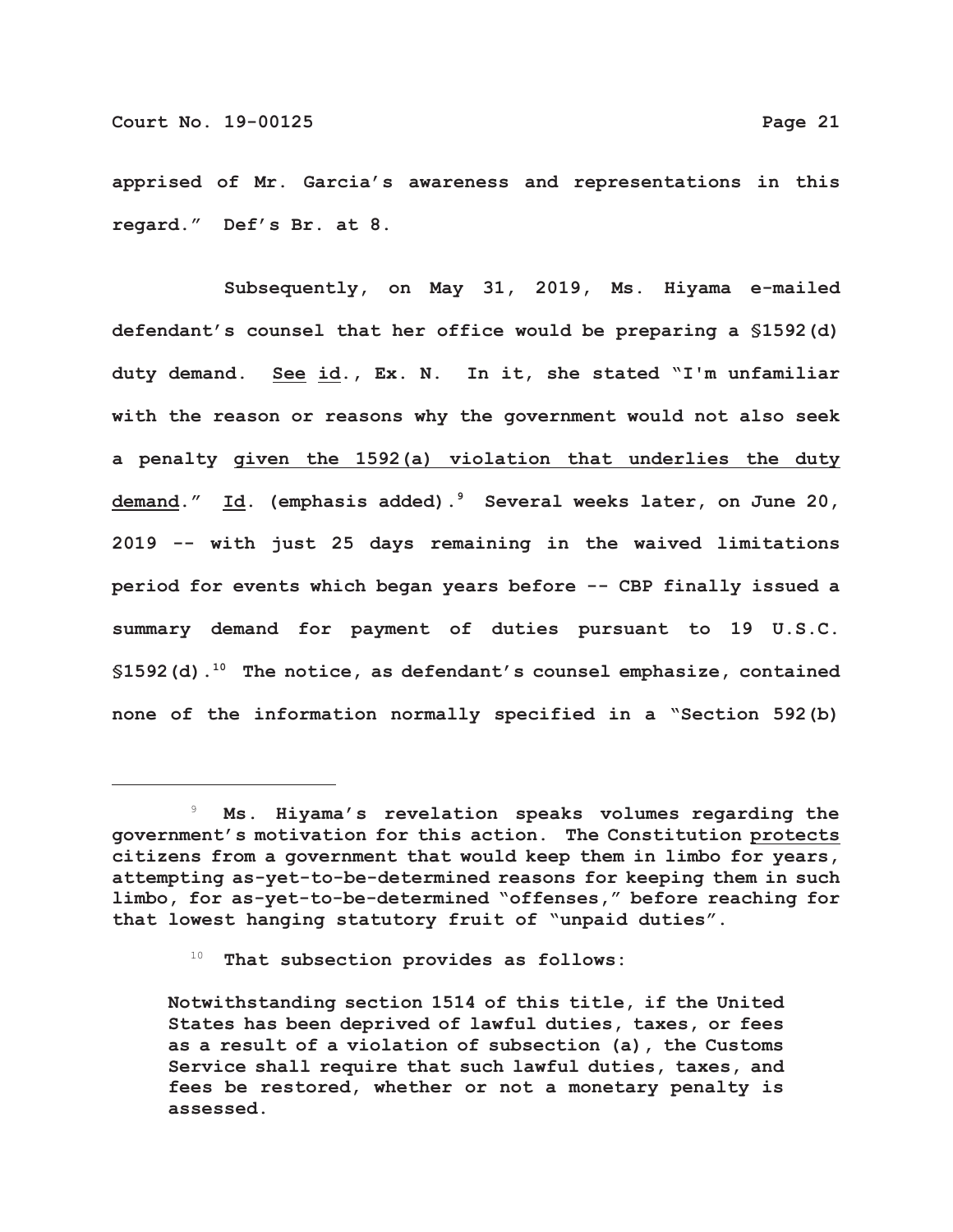**notice and completely omitted any allegations of any violation of Section 592(a)" attributable to the defendant. Id***.,* **referencing Ex. O (CBP Section 592(d) Demand of June 20, 2019). Specifically, the notice stated in pertinent part:**

**Demand is hereby made of your client, Katana Racing, Inc., pursuant to Title 19, United States Code, Section 1592(d) for payment of \$5,742,483.80, representing duties deprived the United States due to violation of Title 19, United States Code, Section 1592(a). The actions, which constitute the violation, are specified in Exhibit A, enclosed.**

**\* \* \***

**Exhibit A**

**\* \* \***

**4. FACTS ESTABLISHING THE VIOLATION:**

**On July 9, 2009, the U.S. International Trade Commission (USITC) issued a report stating that certain passenger vehicle and light truck (PVLT) tires from China were being imported into the United States in such increased quantities or under such conditions as to cause or threaten to cause market disruption to the domestic producers. To provide import relief with respect to the tires, the President issued Proclamation 8414, which imposed additional duties on imports of PVLT tires from China for three years, effective September 26, 2009 to September 26, 2012.**

**The subject 386 entries were submitted misclassified and undervalued, and also omitted safeguard duties on PVLTs from China as required by Presidential Proclamation 8414.**

**On July 23, 2012, Katana submitted a Prior Disclosure, (PD), to the Port of Los Angeles/Long Beach related to potential value and classification errors for Chinese tire imports subject to safeguard duties pursuant to**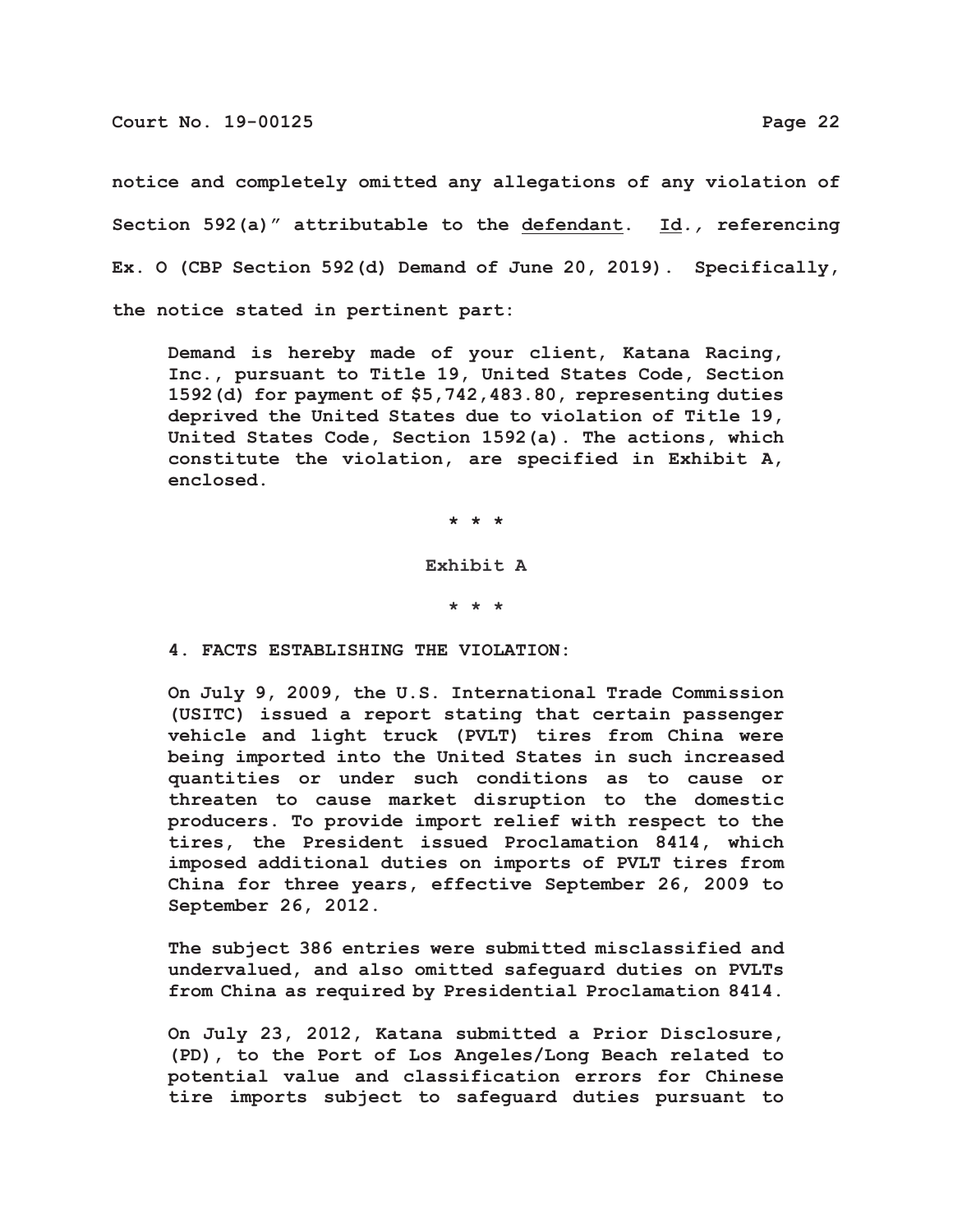**Presidential Proclamation 8414. Katana admitted to \$5,393,570.88 in duties and fees owed to CBP; however, Katana did not tender payment, claiming an inability to pay. An audit was conducted by CBP to determine whether the loss of revenue, (LOR), identified by Katana related to the PD was accurate and complete, and to determine any additional LOR that may be due to CBP. Based on the review by CBP, the LOR identified by Katana was inaccurate; the actual LOR was determined to be \$5,742,483.80. A request was issued for the actual LOR of \$5,742,483.80 but the payment was not tendered.**

**Def's Br., Ex. O (emphasis added).**

**Responding, the defendant filed a detailed submission and requested an in-person conference. See Def's Br., Ex. P (Def's Letter of June 26, 2019) ("Under the Customs Regulations, Katana is permitted the right to make an oral presentation, as well as a written presentation, in response to this demand. We hereby request an oral conference. ..."11). It also revoked its most recent waiver of the SoL, since at that point it now seemed "clear" to the defendant that the waiver had been procured by "false pretenses." Def's Br. at 8 (citing Ex. L, Def's Third SoL Waiver**

 <sup>11</sup> **"Moreover, Katana did not benefit from the falsehoods contained in the entries. The company had agreed to pay DDP prices for Chinese tires, and paid such prices. By doing so, Katana believed its sellers had elected to bear the burden of the safeguard duties, possibly trimming their profit margins in order to continue making sales –- a common business practice. It appears the Chinese sellers elected to enhance their profits by shortpaying Customs." Def's Br., Ex. P (Def's Letter of June 26, 2019), ECF No. 12-3 at page 211 of 426.**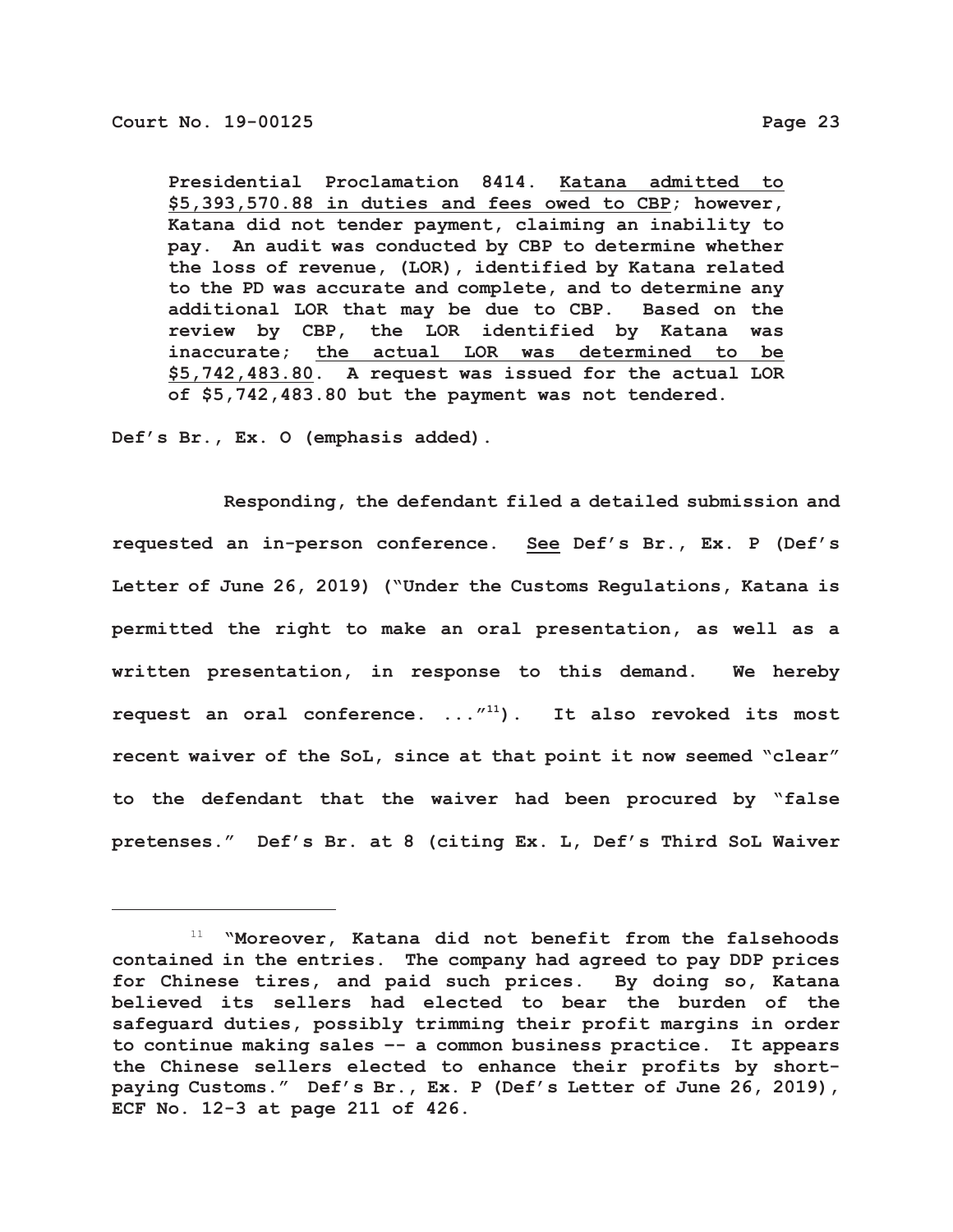**of October 25, 2016). Elaborating here, the defendant explains that despite having taken more than three years to act since its conference with CBP's Assistant Port Director, CBP by that point had completely failed to initiate the "promised" administrative process. See id. at 7 ("CBP never initiated the proceedings required under Section 592(b)").**

**Ms. Hiyama responded to defendant's counsel by** *e-mail* **on July 1, 2019. The defendant avers that her message "falsely" claimed that "you have been representing since 2016 that your client would work toward a payment plan to pay the loss of revenue." Cf. id., Ex. P (Def's Letter of June 26, 2019). In fact, the defendant argues, in its last substantive communication with CBP the company disclaimed liability and requested that it**

**be given an opportunity to present defenses grounded in (1) identity theft and misappropriation by various Customs brokers and (2) whether any conduct by Katana constituted a violation of 19 U.S.C. §1592(a), to wit, entry or attempted entry or introduction of goods into the United States by means of false and material statements or practices, or by means of material omissions. As we discussed, findings by two teams of Customs auditors have supported Katana's claims that its identity was stolen or misappropriated, and that the subject entries were made without Katana's knowledge or authorization.**

**See id., Ex. K (Letter of March 22, 2016), Ex. Q (***e-mail* **of Ms. Hiyama, July 1, 2019).**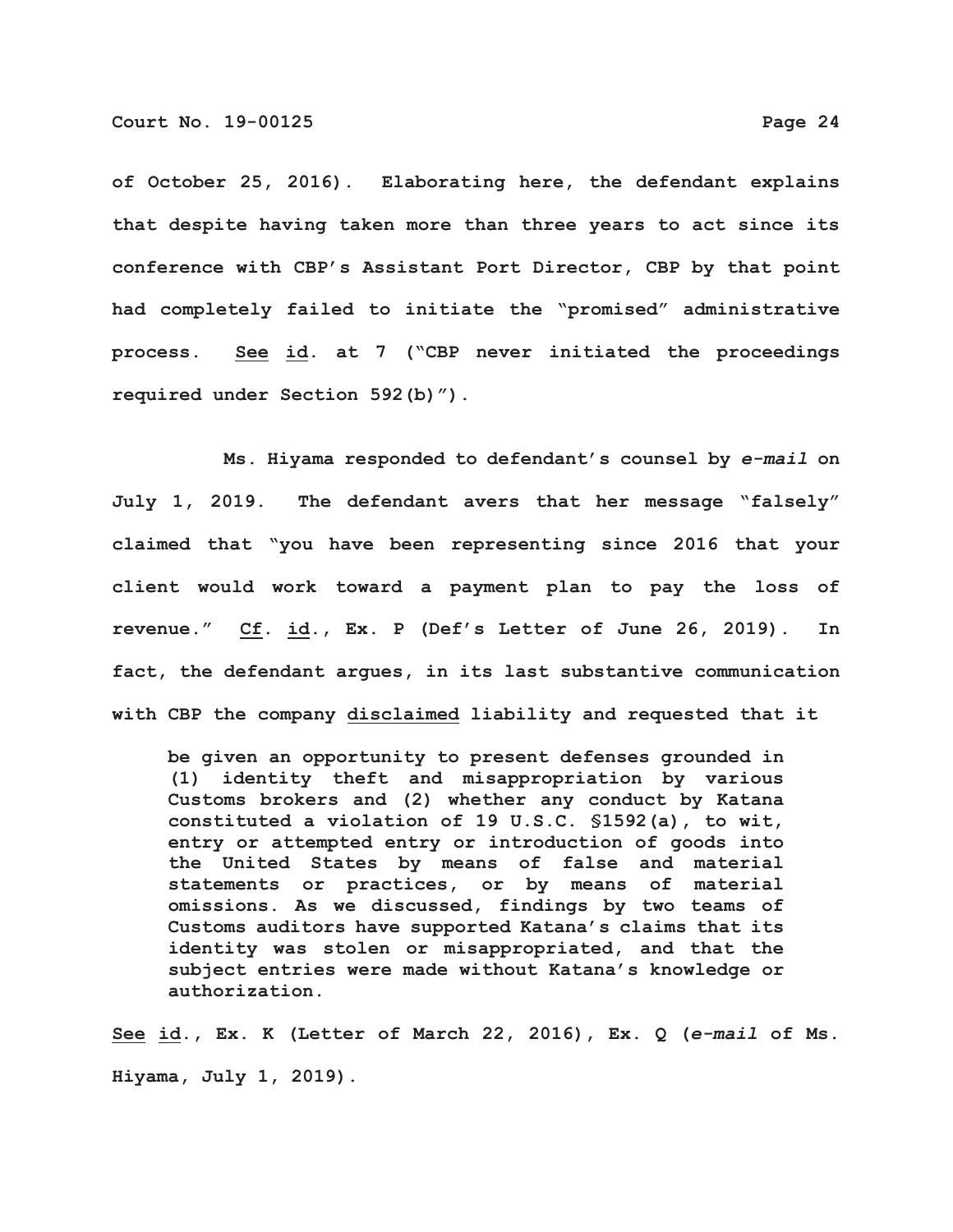**The defendant highlights Ms. Hiyama's indication that it had been her "goal" to "settle this matter without issuance of a formal duty demand" (and without providing the notice and procedure "required" by Section 592(b), according to the defendant), and it further points out that she overemphasized the evidence of** defendant's financial condition, provided at her request<sup>12</sup>, upon her **assertion that counsel had "made it appear as though you and your client were negotiating in good faith." See id.**

**The defendant avers that no such negotiation was ever initiated, nor were any offers ever made, and it notes Ms. Hiyama also made the "remarkable" assertion that "[t]he recipient of a duty demand, in contrast to a prepenalty notice, has no right to an administrative process."13 See id. The defendant responded on July 2, 2019, reiterating its claim of innocence and noting its "statutory entitlement to the Section 592(b) procedures which CBP was refusing to give." See id., Ex. R.**

 <sup>12</sup> **Defendant's counsel explain that the financial information was provided in order to corroborate its March 22, 2016 representation to Mr. Garcia in anticipation of the "promised " administrative proceedings under Section 592. See Def's Br., Ex. K (Def's Letter of March 22, 2016).**

 <sup>13</sup> **The defendant contends this assertion calls into question why CBP had thrice requested from Katana waivers of the statute of limitations, each time predicated on the notion that it would allow for an orderly administrative process. See Def's Br., Exs. E, H, L.**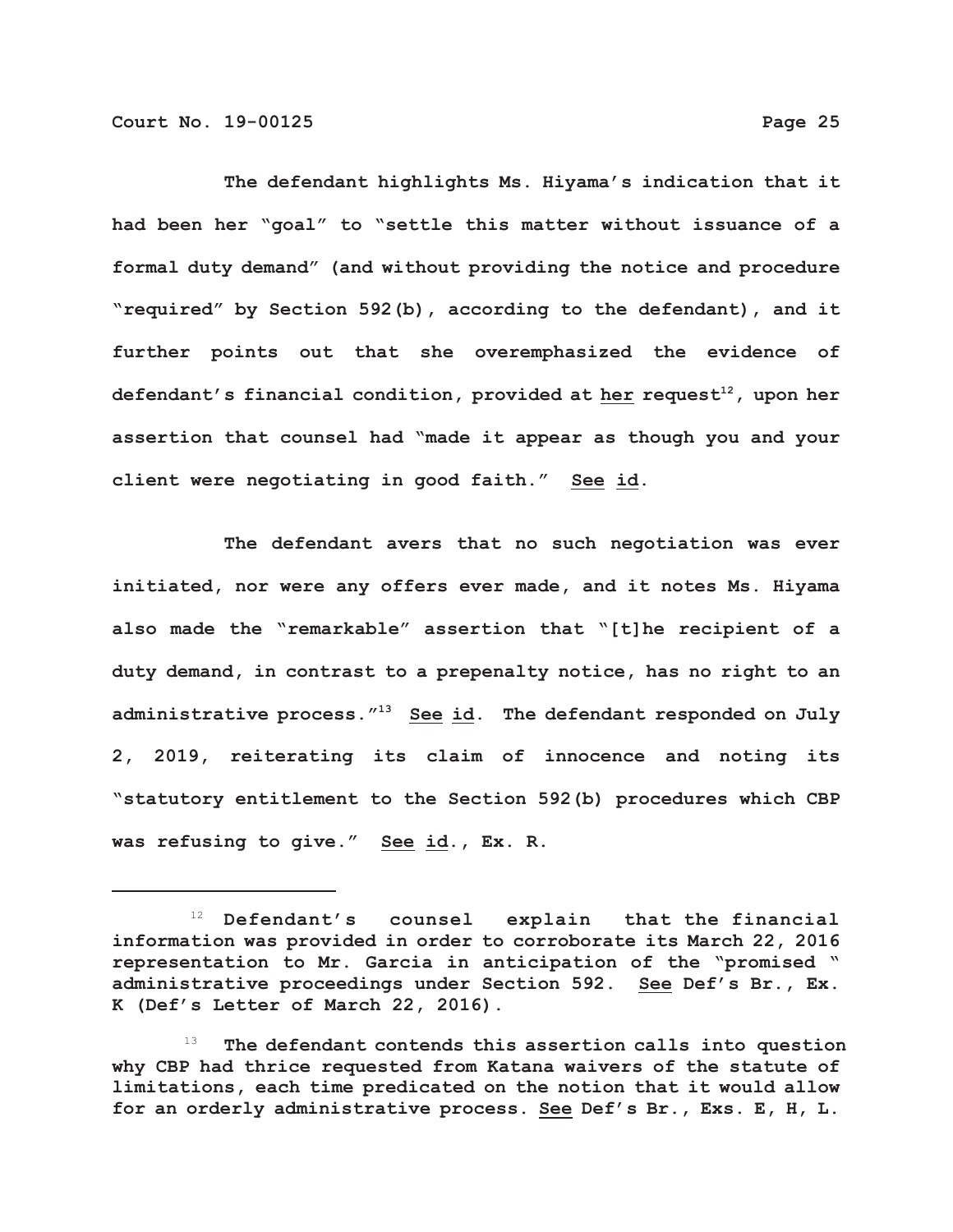**CBP then e-mailed counsel on July 8, 2019, attaching a**

**response to that letter. See Def's Br., Ex. S (***E-mail* **of CBP Paralegal), Ex. T (CBP Letter of July 8, 2019). CBP summarily denied defendant's request for a conference and reiterated the agency's demand for payment of "withheld duties" on entries long ago liquidated and final.14 See id. CBP thereafter filed its Summons and Complaint in this action seeking to collect "withheld" duties under §1592(d).**

**Regarding the complaint, the defendant notes that CBP again failed to include any allegation of an underlying violation of §1592(a) by it or any CBP finding of such a violation. In particular, the complaint alleges, for example, as follows:**

**11. The 386 entries were submitted to CBP with invoices that listed prices lower than what Katana actually paid its Chinese vendors for the PVLT tires.**

**12. For example, one commercial invoice supplied by a customs broker to CBP during the entry process valued the covered merchandise at \$21,220.00. The Chinese tire vendor paid duties of \$6,253.84 assessed against the value of the merchandise stated in the invoice supplied at entry, including \$5,305.00 assessed as safeguard duties. Another commercial invoice, supplied by Katana to CBP during a regulatory audit, valued the same**

 <sup>14</sup> **The defendant also contends this correspondence obliterates the assertion in paragraph 24 of plaintiff's complaint that "after it submitted its tax returns on May 21, 2019, [it] stopped communicating with CBP."**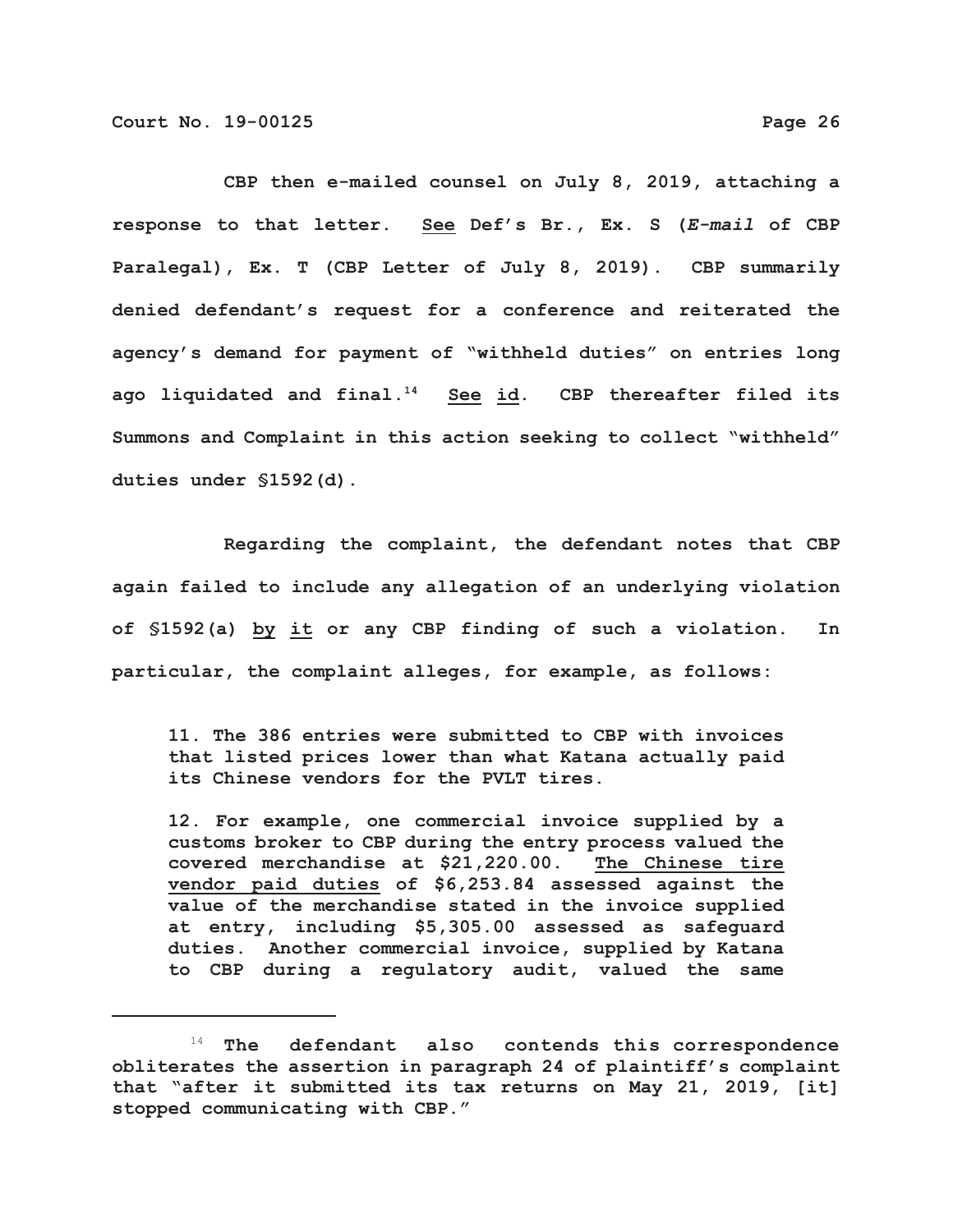**merchandise at \$136,350.00. Using the information reflected in the latter invoice, which is the amount actually paid by Katana to the Chinese tire vendor, the safeguard duties alone should have amounted to \$34,087.50.**

**Emphasis added.**

#### **IV**

**As framed by defendant's instant motion, the question here is whether plaintiff's complaint fails to state a claim for which relief can be granted, which implicates the circumstances that would permit a company to revoke its waiver of the relevant statute of limitations ("SoL") pertaining to a customs duty matter. Plaintiff's unpaid duty complaint is not inconsistent with defendant's "identity theft" averment and its disclaimed responsibility for such duties, but the papers and extrinsic evidence persuade that the defendant was at least defalcated with respect to the imported tires it actually received through the misuse of its good name15. There is insufficient evidence to deduce**

 <sup>15</sup> **Defalcation is "financial wrongdoing involving a breach of trust[.]" Black's Law Dictionary (11th ed. 2019). Arguably, in the context of an importer DDP transaction, the risk of defalcation or embezzlement would seem to be obvious. Cf. 19 U.S.C. §1484 ("importer" is subject to reasonable care standard when making entries, etc.). However , the mechanism by which "identity theft" of the defendant's good name could actually occur for import transactions it did not receive, if any, is unclear, given the steps that must be undertaken to release imported goods to the** (continued...)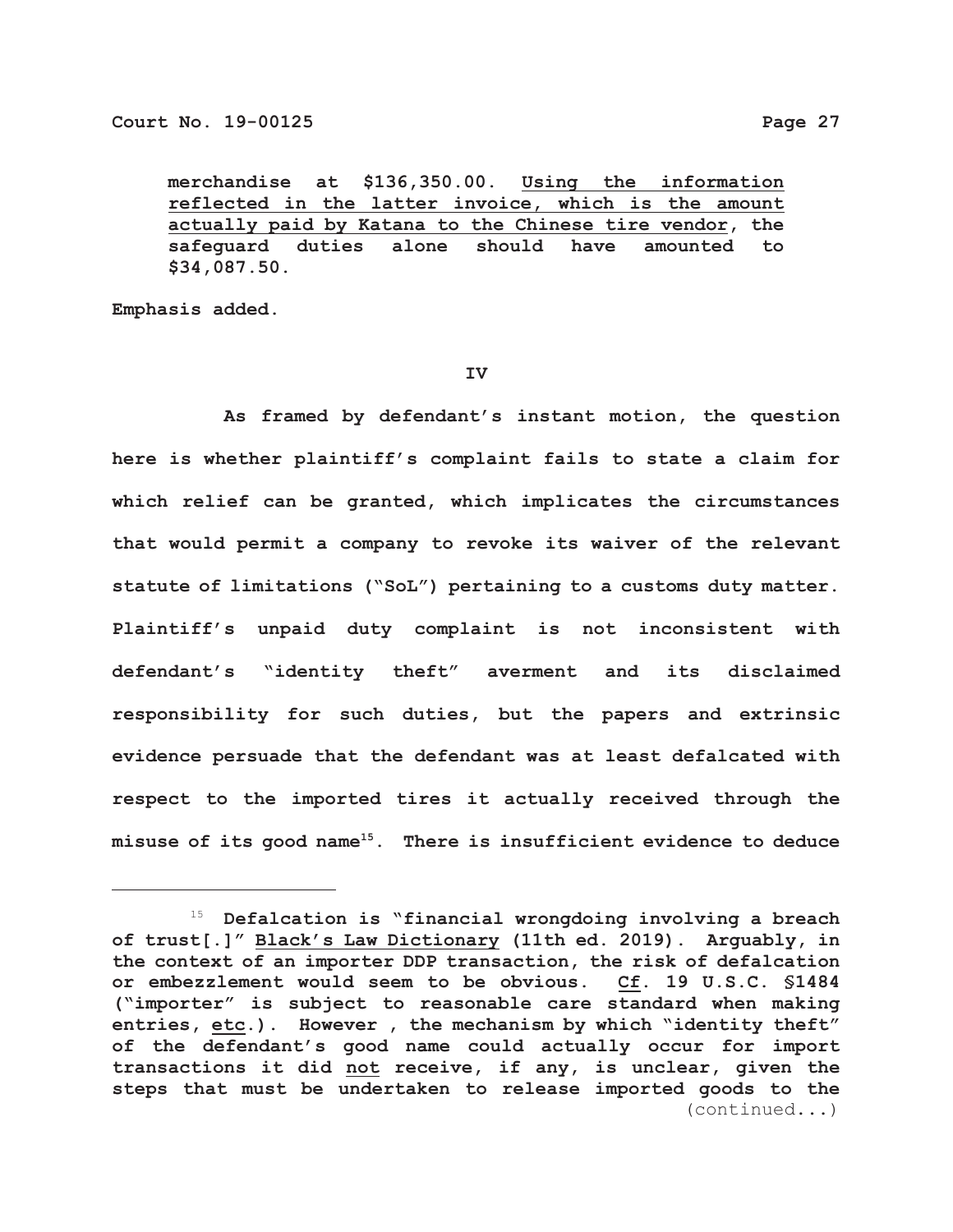**whether the defendant actually received all the imports covered by the 386 entries, but after considering its efforts in attempting to work with CBP to resolve matters, it may at least be concluded that defendant's revocation of its last SoL was not unreasonable, and not mere "litigation strategy."**

**The general proscription against inaccuracies in customs duty declarations is found in 19 U.S.C. §1592(a):**

**(a) Prohibition**

**(1) General rule. Without regard to whether the United States is or may be deprived of all or a portion of any lawful duty, tax, or fee thereby, no person, by fraud, gross negligence, or negligence—**

**(A) may enter, introduce, or attempt to enter or introduce any merchandise into the commerce of the United States by means of—**

**(i) any document or electronically transmitted data or information, written or oral statement, or act which is material and false, or**

**(ii) any omission which is material, or**

 <sup>15</sup> (...continued)

**importer. See, e.g., id.; 19 U.S.C. §1499 (required examination of certain imports). Be that as it may, it is also notable that after the events in question, in late 2019 CBP proposed via Federal Register notice to amend its regulations in order "to require customs brokers to collect certain information from importers to enable the customs brokers to verify the identity of importers, including nonresident importers." Customs Broker Verification of an Importer's Identity, 84 Fed.Reg. 40302 (CBP Aug. 14, 2019).**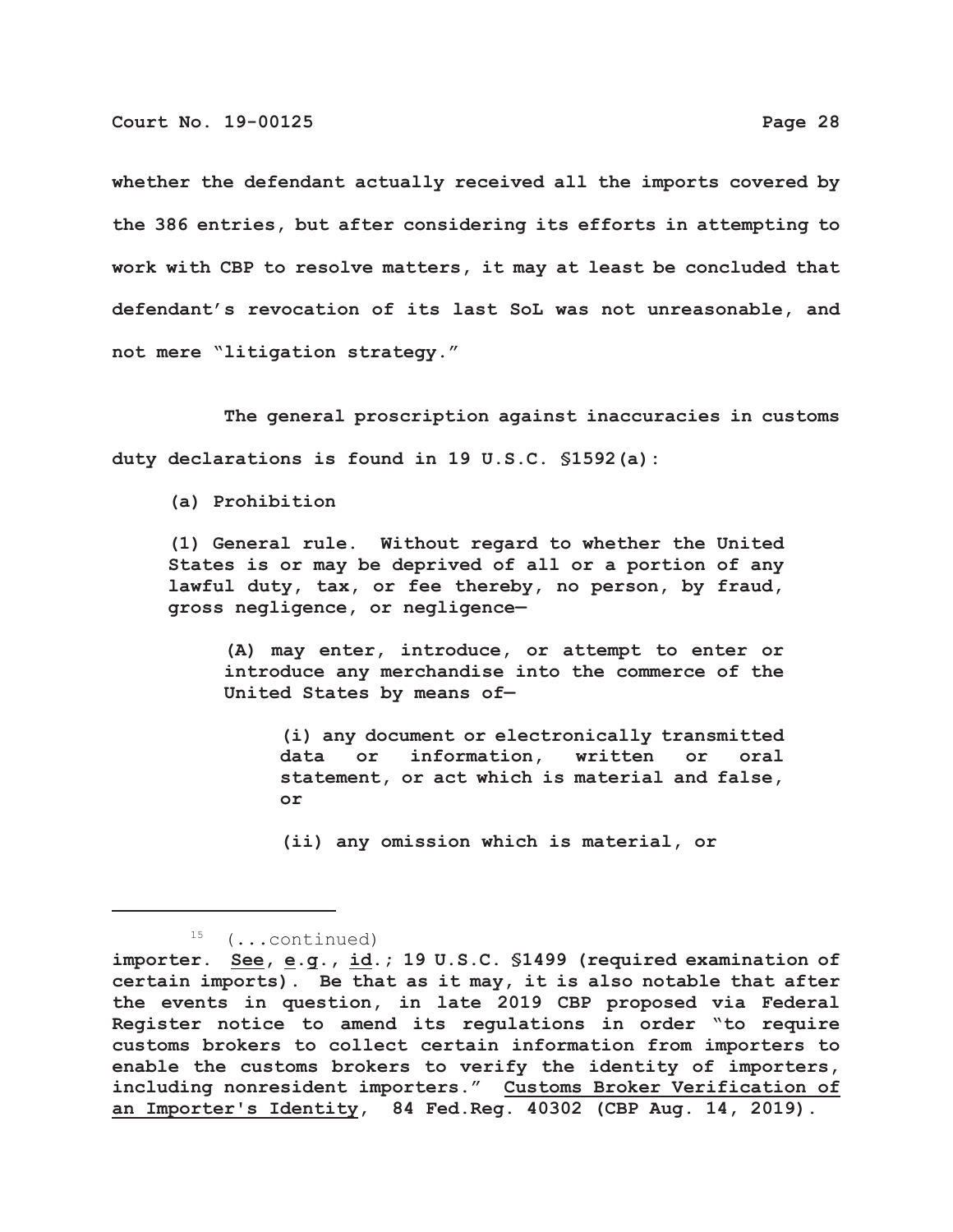**(B) may aid or abet any other person to violate subparagraph (A).**

**(2) Exception. Clerical errors or mistakes of fact are not violations of paragraph (1) unless they are part of a pattern of negligent conduct. The mere nonintentional repetition by an electronic system of an initial clerical error does not constitute a pattern of negligent conduct.**

**This general rule is followed by 19 U.S.C. §1592(b), which provides that, "[i]f the Customs Service has reasonable cause to believe that there has been a violation of subsection (a) and determines that further proceedings are warranted, it shall issue to the person concerned a written notice[16] of its intention to issue a claim for a monetary penalty." 19 U.S.C. §1592(b)(1)(A) (emphasis added).**

**Such person is not defined, but it is plain that in an administrative decision to pursue "the person concerned" for a**

 <sup>16</sup> **A "violation of subsection (a)" notice "shall": (i) describe the merchandise; (ii) set forth the details of the entry or introduction, the attempted entry or introduction, or the aiding or procuring of the entry or introduction; (iii) specify all laws and regulations allegedly violated; (iv) disclose all the material facts which establish the alleged violation; (v) state whether the alleged violation occurred as a result of fraud, gross negligence, or negligence; (vi) state the estimated loss of lawful duties, taxes, and fees, if any, and, taking into account all circumstances, the amount of the proposed monetary penalty; and (vii) inform such person that he shall have a reasonable opportunity to make representations, both oral and written, as to why a claim for a monetary penalty should not be issued in the amount stated. 19 U.S.C. §1592(b)(1)(A) (emphasis added).**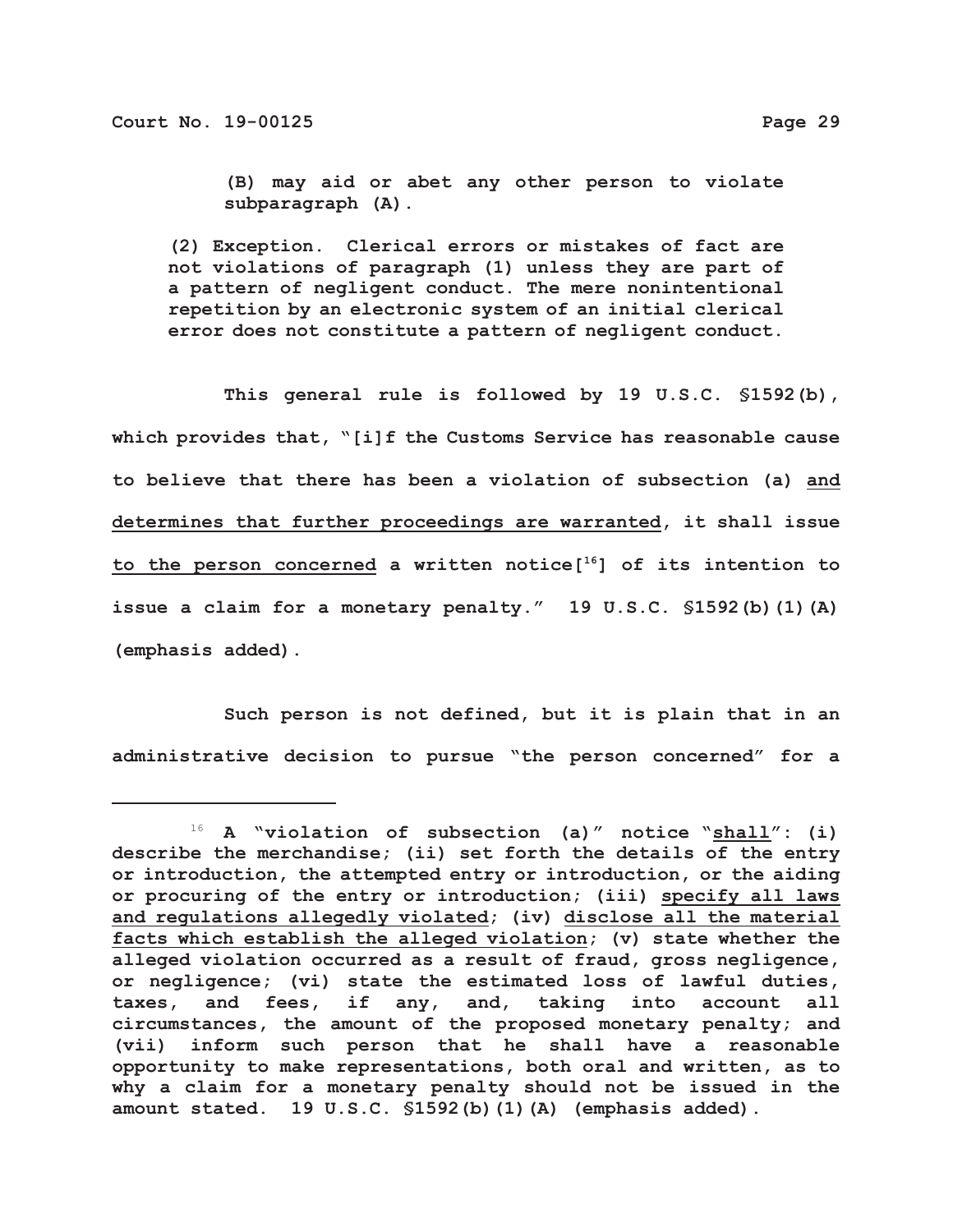**violation of subsection (a) -- whether the decision involves proceedings before the agency or involves it pursuing that person directly in court -- the question is, in either event, a decision on a "further proceeding" by the agency that comes within the ambit of subsection (b)'s requirement of proper written notice, regardless of whether it decides to pursue a monetary penalty or not.**

**The statute's subsection (c) then describes, inter alia, the "maximum penalties" for fraud, gross negligence, and negligence, and thereafter subsection (d) provides as follows:**

**Notwithstanding section 1514 of this title, if the United States has been deprived of lawful duties, taxes, or fees as a result of a violation of subsection (a), the Customs Service shall require that such lawful duties, taxes, and fees be restored, whether or not a monetary penalty is assessed.17**

**An aspect of the overall problem here is the extent to which "administrative procedures" by CBP were "required" to "get to the bottom" of the defendant's "identity theft" issue as a precondition of any duty demand -- and, arguably, as promised. The**

 <sup>17</sup> **The cross-reference to section 1514 in this subsection (d) of 19 U.S.C. §1592 concerns the finality of administrative protests of decisions of CBP as to appraisement, classification, duty drawback, et cetera, which, generally speaking, are "final" unless challenged in this Court of International Trade within 180 days. See 19 U.S.C. §1514(a); 28 U.S.C. §2636(a).**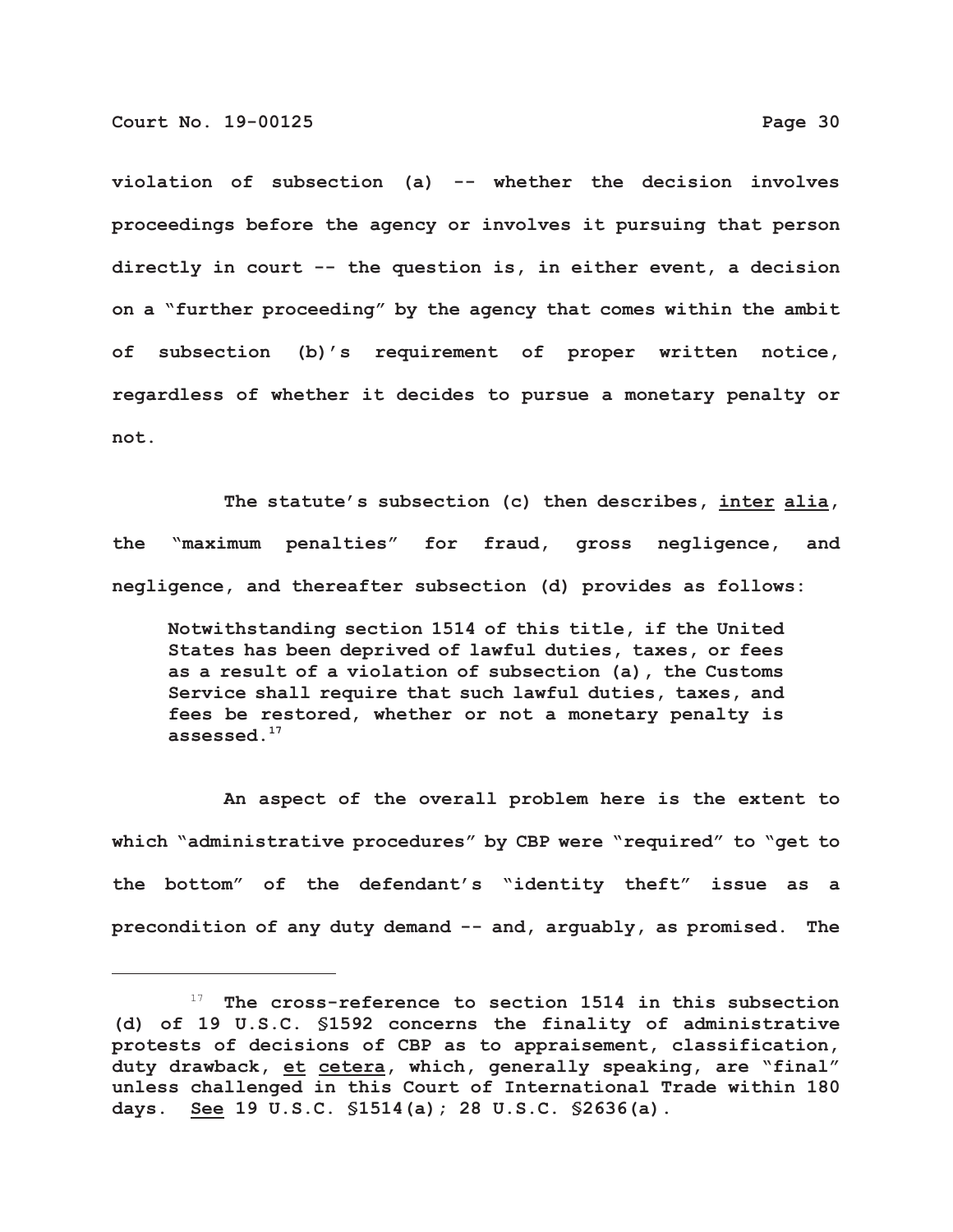**"faith" (good or otherwise) of CBP's dealings with the defendant has not been established as a matter of fact at this point in this action, but the starting point for any such inquiry must be the presumption of administrative regularity, the burden being on the defendant to prove otherwise. But again, whatever the merits of** plaintiff's position herein<sup>18</sup>, as a matter of procedural posture the **paper trail makes plain that the plaintiff did not properly exhaust the administrative procedures that it had obliged itself to undertake. See infra.**

**Early in this unpaid-duties matter, both CBP and the defendant invoked the maxim that administrative requirements may be** relaxed when circumstances warrant<sup>19</sup>, as evident among the documents

 <sup>18</sup> **CBP's best practices compliance measures involve taking all reasonable steps to safeguard the legitimate use of one's business name in commerce, a safeguard that should be obvious even outside the realm of customs law. See, e.g., "Protecting Personal Information, A Guide for Business" at https://www.ftc.gov/system /files/documents/plain-language/pdf-0136\_proteting-personal-infor mation.pdf (sic) (last examined this date). Thus, on the one hand, defendant's position might appear to depend upon the parameters of the power of attorney it intended to convey, see supra, note 3, which is not evident among the papers presented, but, on the other hand, the plaintiff may well have sued the wrong party here.**

 <sup>19</sup> **"[I]t is always within the discretion of a court or an administrative agency to relax or modify its procedural rules adopted for the orderly transaction of business before it when in a given case the ends of justice require it." American Farm Lines v. Black Ball Freight Service, 397 U.S. 532, 539 (1970) (citation** (continued...)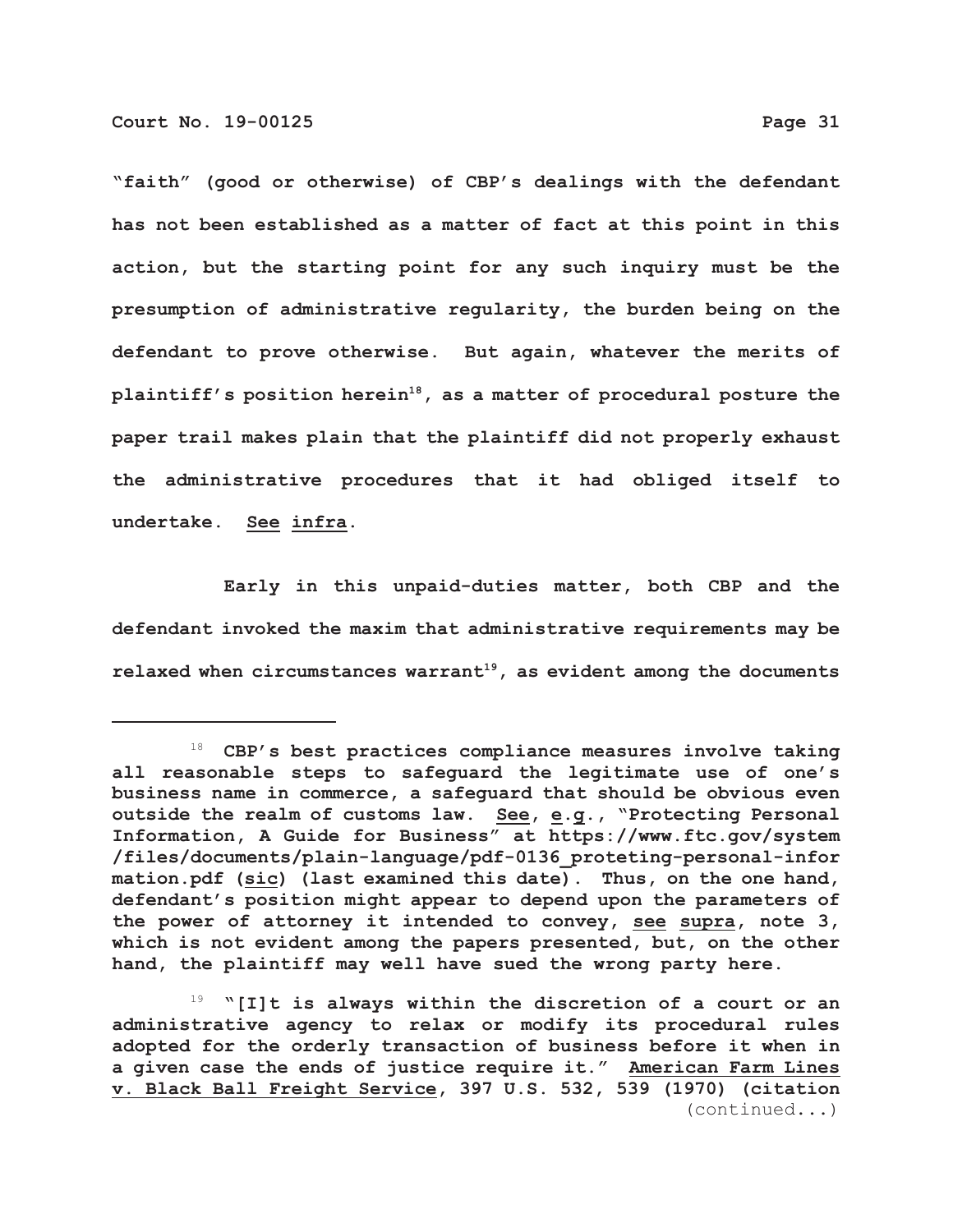**indicating the Assistant Port Director's intonations to the defendant at their meetings, which are not controverted herein, during which was expressed some form of assent or agreement as to defendant's predicament and a desire between both sides to continue defendant's "voluntary disclosure" status and pursue further administrative process in furtherance of the record. Such indications are part of this action, all of which plaintiff's "inheriting" caseworker seems to have ignored or downplayed.**

**The giving of proper monetary demand notice, and the reasons therefor, is a necessary predicate to pursuing any claim under 28 U.S.C. §1582. See Mullane v. Central Hanover Bank & Trust Co., 339 U.S. 306, 314 (1950) ("An elementary and fundamental requirement of due process in any proceeding which is to be accorded finality is notice reasonably calculated, under all the circumstances, to apprise interested parties of the pendency of the action and afford them an opportunity to present their objections.").20 At a minimum, any such notice must explain not**

19 (...continued)

**omitted). For example: foregoing the deposit of sums that CBP would otherwise demand as a condition of even considering an administrative appeal.**

 <sup>20</sup> **But see Den ex dem. Murray v. Hoboken Land & Imp. Co., 59 U.S. 272 (18 How. 272) (1856) (the distress collection of debts due the crown, established by common law, had been the exception to the** (continued...)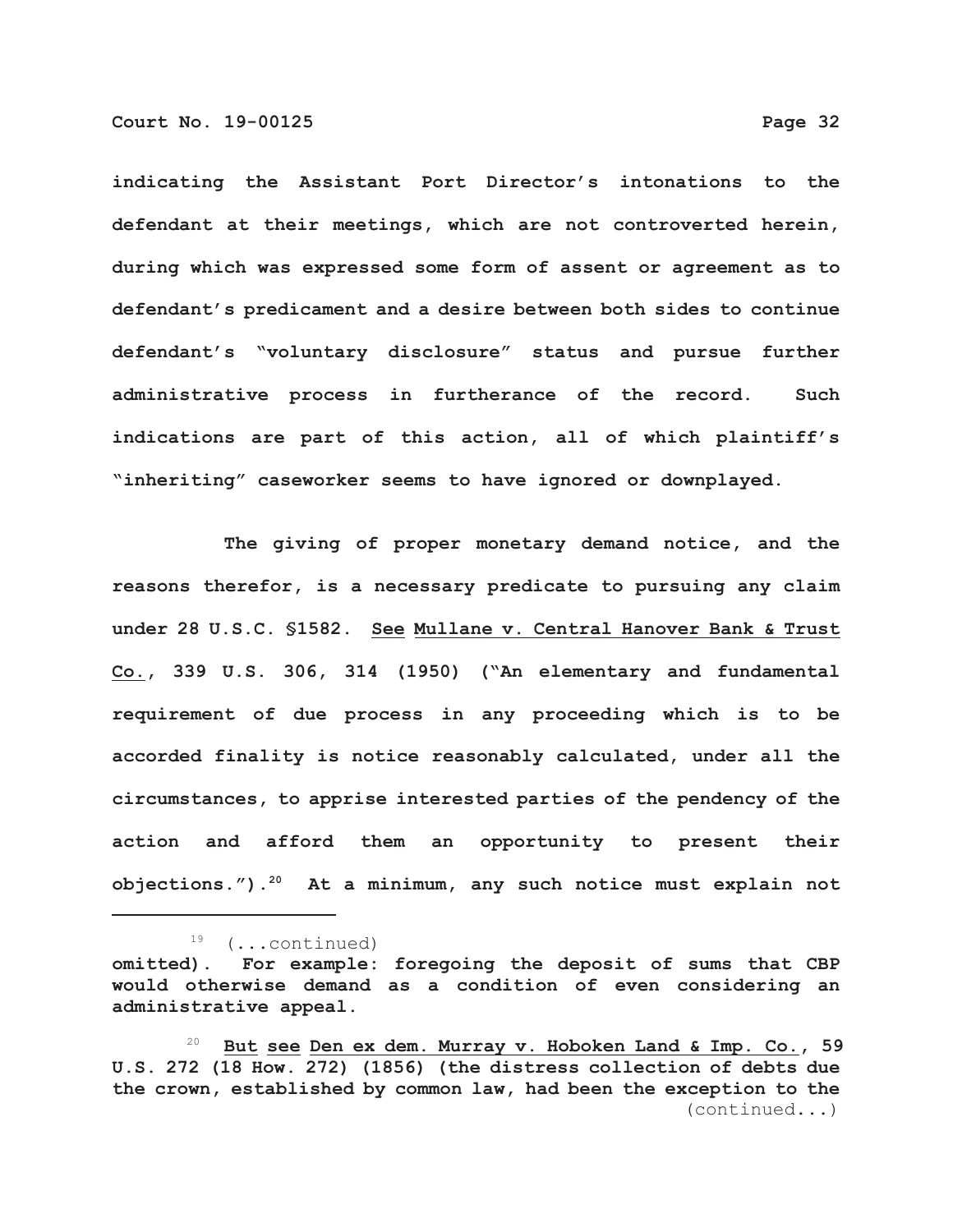**only what the violation of subsection (a) actually is but also the accused's relationship to it. See Philipp Bros. Chemicals v. United States, 222 F.Supp. 489, 491 (Cust. Ct. 1963) (collector's notice of appraisement to importer on form reciting that it was being "given for the reason checked below" without any "checked" reason to inform noticee which reason was applicable to his importation did not give legal notice but only a blanket notice, and any liquidation based upon such notice was invalid).**

**In this matter, the "Exhibit A" attached to the monetary demand notice sent to the defendant does identify that a violation did occur, couched in the form of the second paragraph ("The subject 386 entries were submitted misclassified and undervalued, and also omitted safeguard duties on PVLTs from China as required by Presidential Proclamation 8414.").**

**What is missing from the written demand, however, is a clear statement of how that subsection (a) violation is attributable to the defendant. The demand letter refers to defendant's "admi[ssion] to \$5,393,570.88 in duties and fees owed**

 <sup>20</sup> (...continued) **rule in England of notice, was at the time of adoption of the U.S. Constitution long usage in the United States, and was thus sustainable).**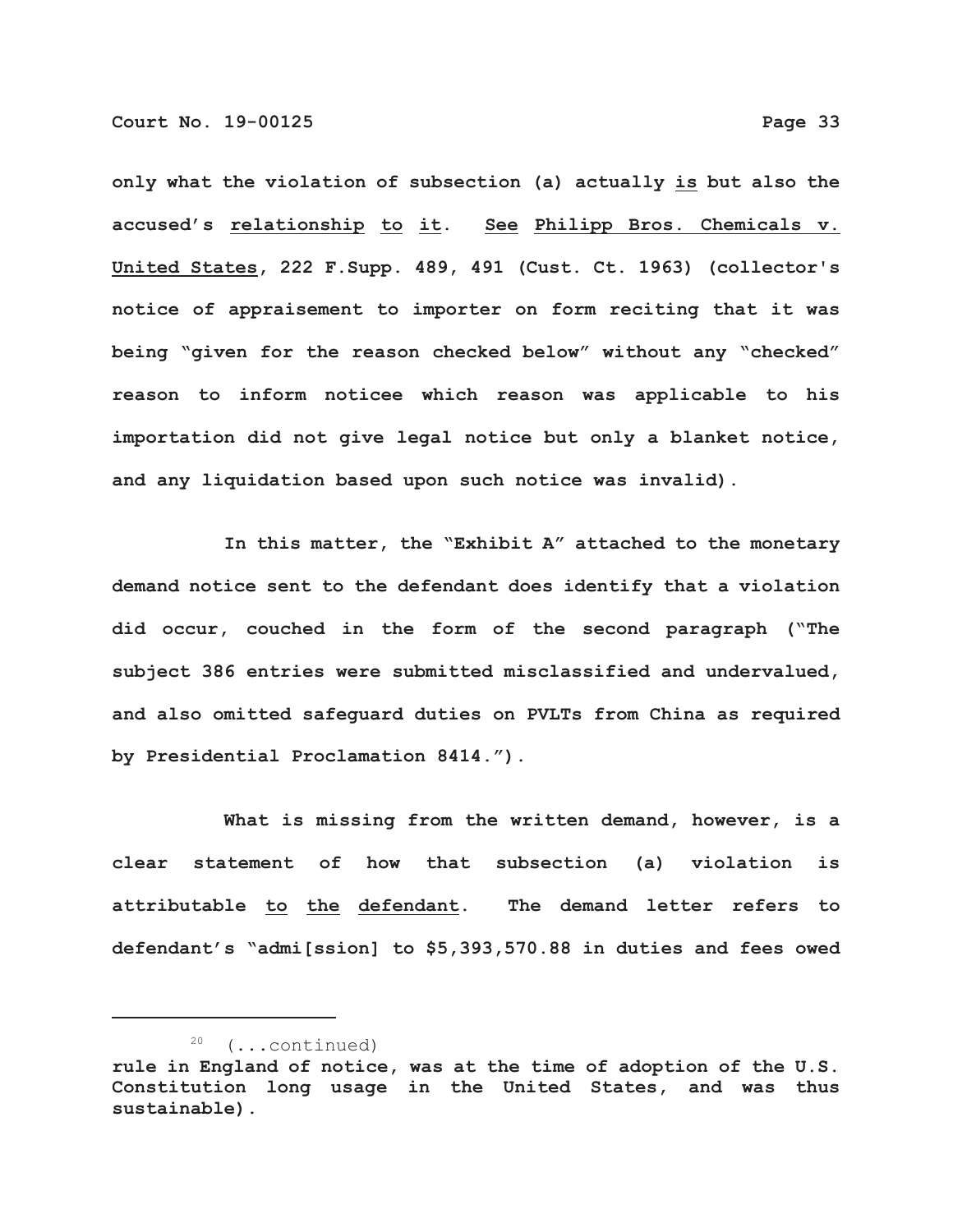**to CBP", but whether the defendant had the capacity to "admit" that CBP was owed that amount in duties and fees, the statement gives no indication of what defendant's actual (alleged) responsibility for those duties and fees is, given CBP's awareness that those duties should have been paid by the Chinese sellers of the PVLT via their freight forwarders or brokers due to defendant's DPP agreement with them, and that the defendant had apparently been defalcated.**

**The Federal Circuit has held that the finding of §1592 culpability must originate with CBP in administrative proceedings, and may not be posited by the Department of Justice in litigation. United States v. Nitek Electronics, Inc., 806 F.3d 1376, 1380-81 (Fed.Cir. 2015) ("[T]he legislative history nowhere suggests that the Department of Justice should determine the level of culpability. It leaves this determination in the hands of Customs".). Further, whether to waive exhaustion of administrative proceedings lies in the sound discretion of the court. Id. at 1381-82, citing United States v. Priority Prods., Inc., 793 F.2d 296, 300 (Fed.Cir. 1986). Here, merely stating that the defendant is named on the entry papers as the "importer of record" is insufficient. Waiver of the requirement of exhaustion is not merited here.**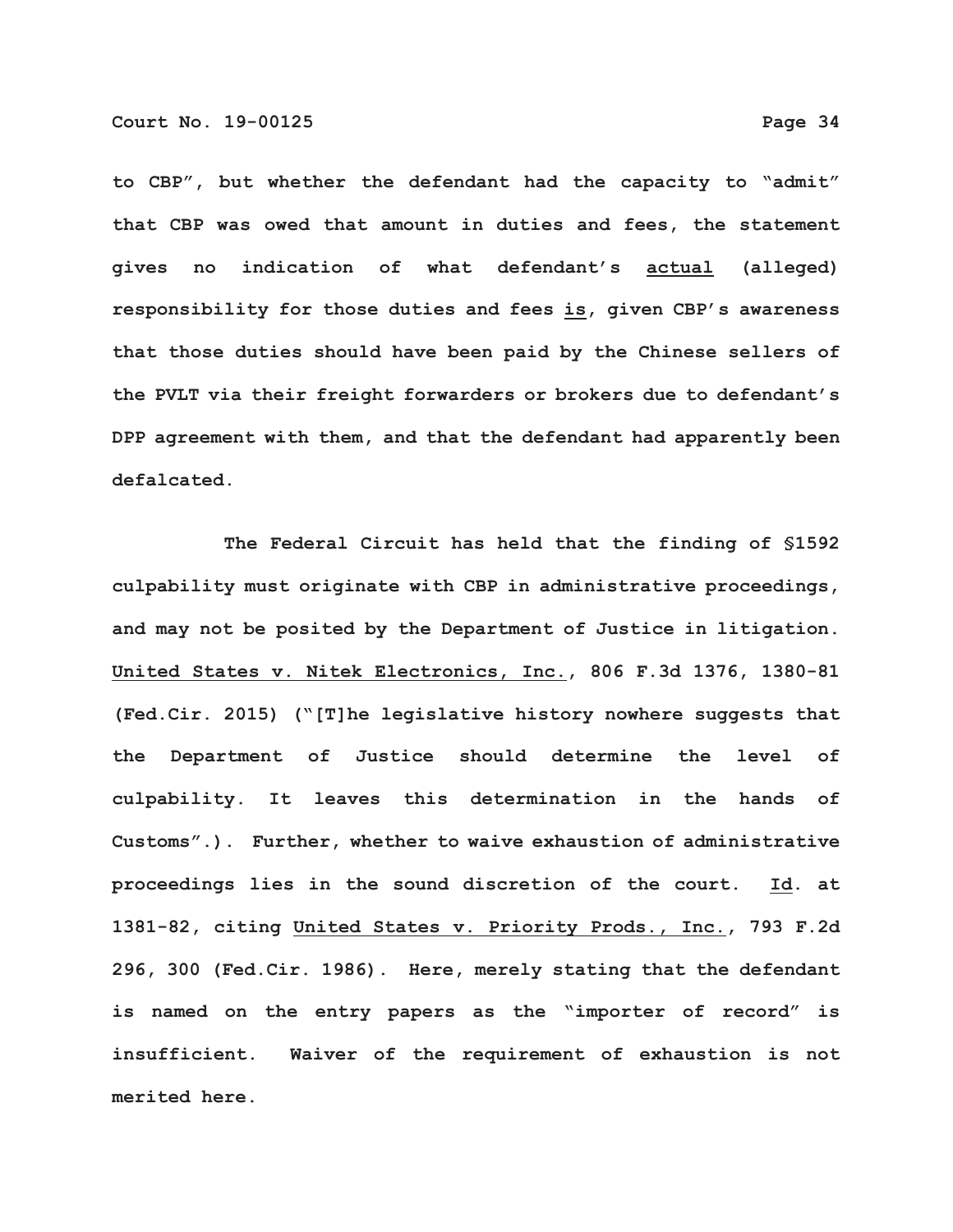**The motion at bar satisfies this court that defendant's interpretation of its DDP offer from its Chinese counterparts was** sincere.<sup>21</sup> The defendant responded accordingly, and that **consideration leads to the present. Jurisdiction, or lack thereof, emanates from such facts. Here, those include defendant's attempt at voluntary disclosure, its evolving defense vis-à-vis "responsibility" for the unpaid safeguard duties, and, finally, its steadfast request to CBP that the latter provide, in writing, an explanation of what it, the defendant, is being accused -- i.e., the specific §1592(a) violation.**

# **A. Attempted "Voluntary Disclosure"**

**Defendant's counsel initially and apparently assumed that their client might bear responsibility for some (but not all) of the erroneous entry declarations that had been perpetrated by others, and solidified the conundrum by filing with CBP a voluntary disclosure pursuant to 19 U.S.C. §1592(c)(4) and 19 C.F.R. §162.74. As far as responsibility for the unreported safeguard duties, the assumption that voluntary disclosure was the right vehicle for addressing that problem was incorrect, as it is not a suitable mechanism to report "identity theft" on entry. The regulation is**

Trust requires a leap of faith. See, e.g., Jack Schaefer, **Shane (Houghton Mifflin, 1949).**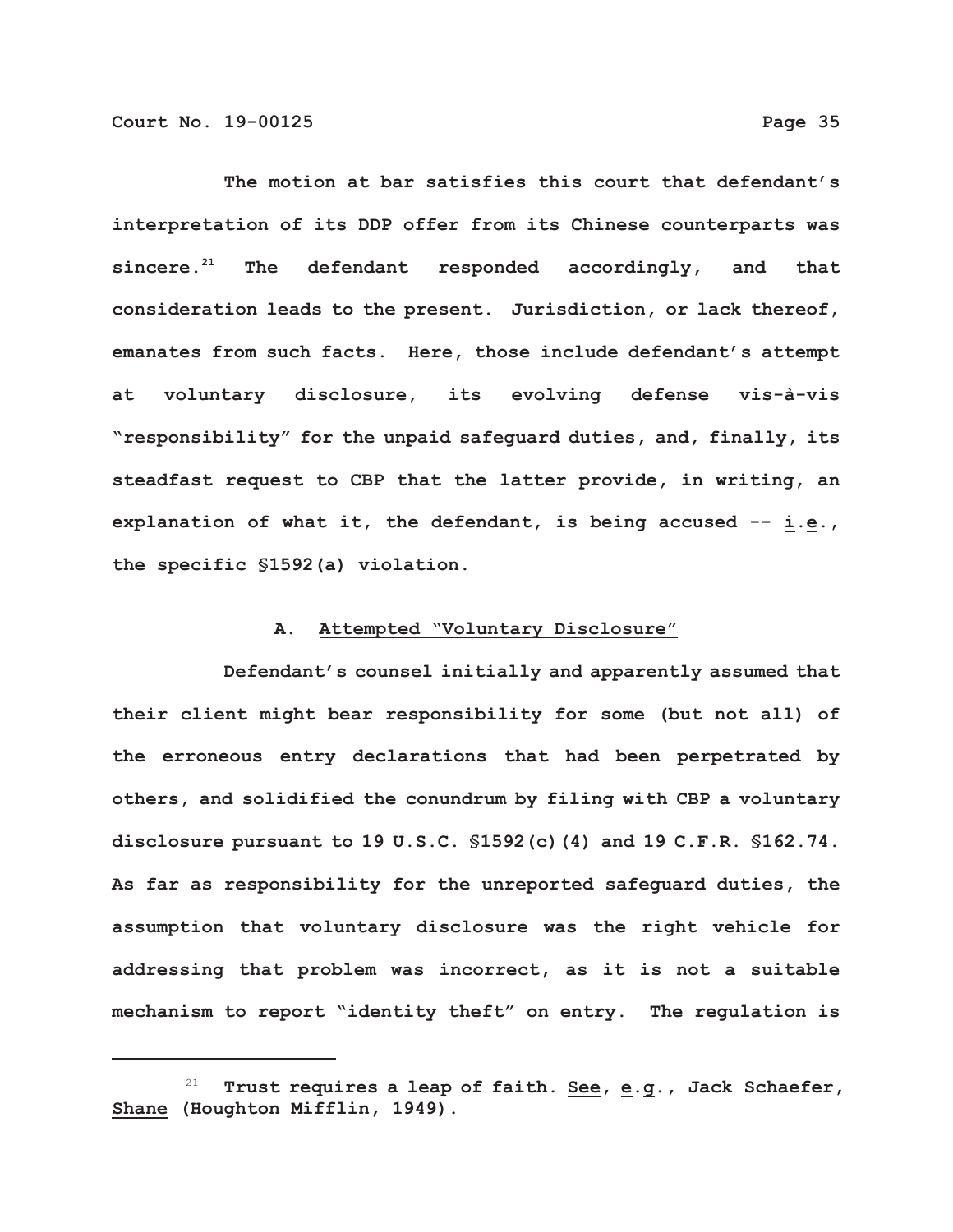**framed in such a way that the person who makes a voluntary disclosure is to be inferred responsible (i.e., "the person concerned") for "the circumstances of a violation" as defined in**  $$162.74$  (b)<sup>22</sup>. The defendant's initial action thus defies logic, at **least with hindsight here, most likely because the ramifications of its conundrum went unappreciated by it at the time. Among other conditions, the voluntary disclosure regulation requires payment of the sums CBP demands before it will even consider the circumstances of the voluntary disclosure -- an onerous requirement of one ostensibly innocent of such wrongdoing. Rather, fraudulent entry (via, e.g., "identity theft") is properly reported under such statutes as 19 U.S.C. §1619 (award of compensation to informers) or pursuant to the False Claims Act, 31 U.S.C. §3729 et seq., for example.**

 <sup>22</sup> **19 C.F.R. §162.74(b) provides, inter alia, that the term "discloses the circumstances of a violation" means the act of providing to Customs a statement, orally or in writing, that: (1) identifies the class or kind of merchandise involved in the violation; (2) identifies the disclosed importation or drawback claim by some means (e.g. entry number); (3) specifies the material false statements, omissions or acts, including an explanation as to how and when they occurred; and (4) sets forth, to the best of the disclosing party's knowledge, the true and accurate information or data that should have been provided in the entry or drawback claim documents, and states that the disclosing party will provide any information or data unknown at the time of disclosure within 30 days of the initial disclosure date.**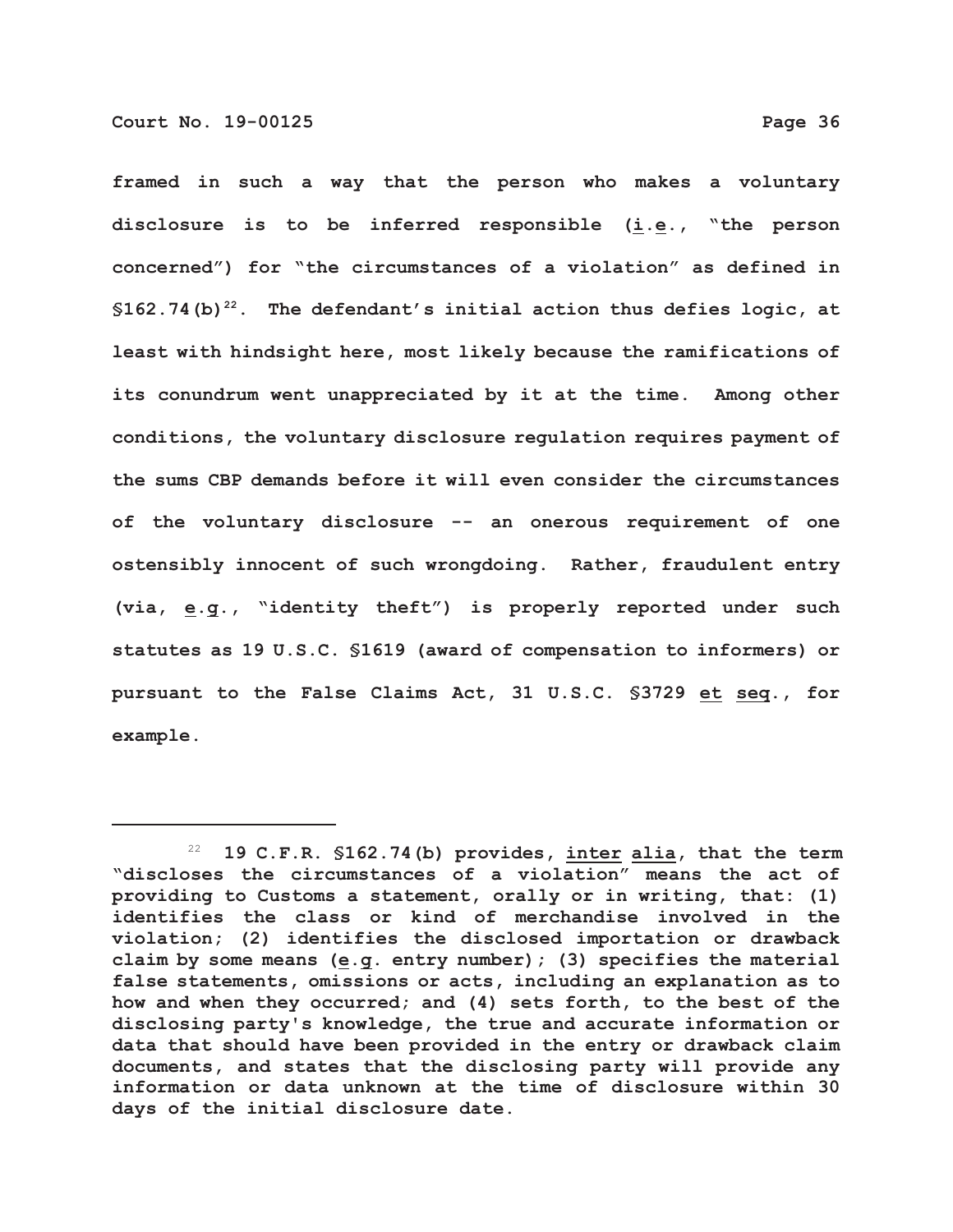**For its part, in filing this action, it also becomes plain that the government is relying entirely on defendant's attempt at voluntary disclosure as an admission against interest and as the only basis upon which to hold the defendant responsible for making the United States Treasury whole for unpaid duties. See, e.g., Plaintiff's Cross Motion for Summary Judgment at 3 ("Katana admitted irregularities" etc.). That is, plaintiff's complaint attempts to hold the defendant "responsible" based entirely on Katana's attempted prior disclosure and its seeminglyacquiescent statements during the informal Quick Response audit(s).**

**Obviously, counsel of record on both sides "inherited" this matter. Both might also be considered to have been blindsided by the novelty of the scam to which the defendant was subjected. But this court interprets defendant's initial voluntary disclosure response (upon discovery of its "stolen" identity) in the light that it deserves and notes that the plaintiff did not. The court fully understands plaintiff's position, if not its motivation, and it is bound by the allegations of its complaint. All things considered, the plaintiff does not deserve judgment on this complaint. The papers and extrinsic evidence indicate that the plaintiff chose to exert the entirety of its federal power to "go after" the named defendant -- not only as to certain "admitted"**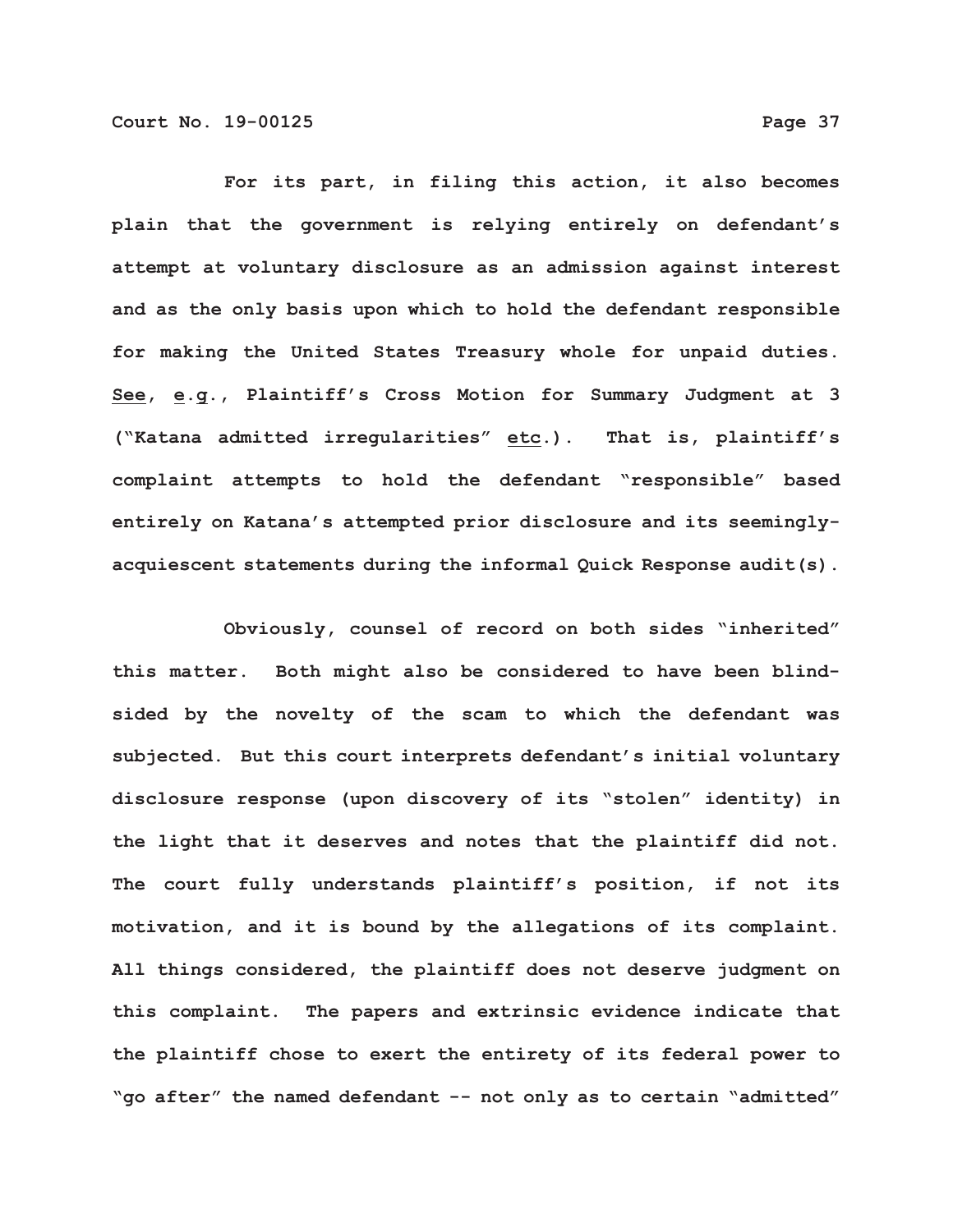**(and for purposes of this motion irrelevant) "irregularities" but to demand as well all the "unpaid duties" from the defendant alone, rather than exert any effort (none is apparent among the papers) to detect and pursue the person(s) actually responsible for those unpaid duties.** 

**Defendant's counsel elaborate that the purpose of the voluntary disclosure filing was to make CBP at least "aware of the alleged violations by means of a 19 U.S.C. §1592(c)(4) prior disclosure filed in 2012." Def's Mot. for a Status Conference at 2 , ECF 27 (March 16, 2020) (emphasis added). And, once again, the papers do make clear that CBP expressed awareness that the defendant had been defalcated. See, e.g., id***.* **at 6, quoting Def's App. at 212 (". . . despite the fact that [Katana] was improperly named as importer of record") and at 230 (the "386 entries involved in the instant demand [that] had been made in the company's name"). The defendant's filing of a 19 U.S.C. §1592(c)(4) "prior disclosure" with CBP does not constitute an "admission" or a finding of a §1592(a) violation by the defendant; by law, a prior disclosure only discloses "the circumstances of a violation of [§1592] subsection (a)." Indeed, it is remarkable that no party here has asserted that this prior disclosure was ever referred for investigation, or that CBP ever attempted to determine the**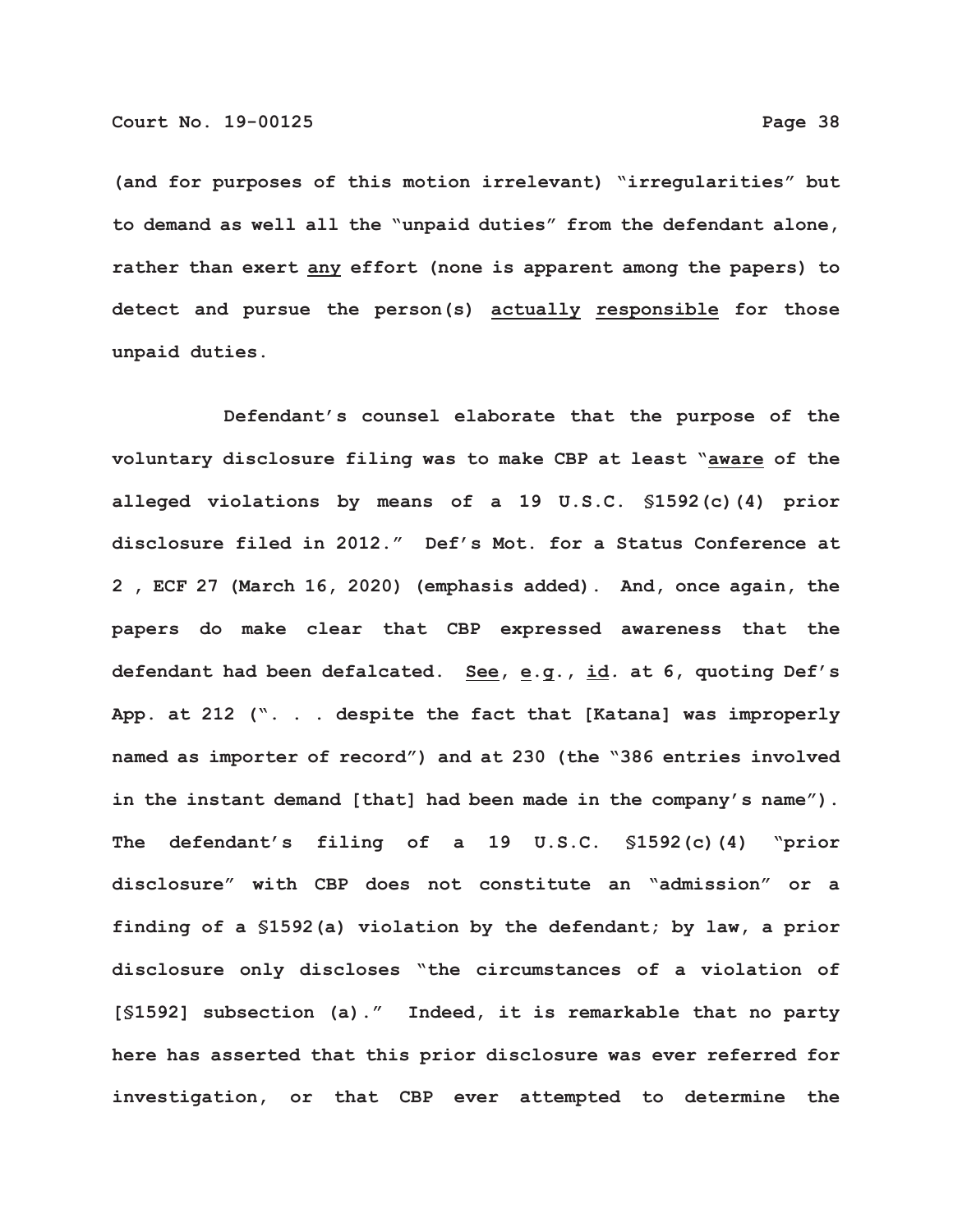**identities of the parties who had created and provided the apparently false invoices, in contravention of its "formal" duty of investigating based on "the date on which facts and circumstances were discovered or information was received that caused the Customs Service to believe that a possibility of a violation existed", 19 C.F.R. §162.74(g), once the defendant had alerted CBP to its problem of defalcation.**

## **B. Revocation of SoL Waiver**

**Statute of limitation waivers in proceedings with the government are voluntary, unilateral, and non-contractual. Stange v. United States, 282 U.S. 270, 276 (1931). The Federal Circuit adopted this standard in United States v. Ford Motor Co., 497 F.3d 1331, 1336 (2007) (quoting the Supreme Court's standard with specific respect to the 19 U.S.C. §1621 SoL for §1592 violations).**

**With regard to the effect of defendant's last SoL waiver, CBP asserts that the presence of the word "might" in it deprives Katana of any reliance interest. See supra. But, the defendant explains that its execution of the waiver was prompted by more than the language of the waiver form itself: at an in-person meeting between Katana's counsel and officers and the Assistant Port Director of Customs at Long Beach, California, held on March 21, 2016, Assistant Port Director Garcia expressly represented to**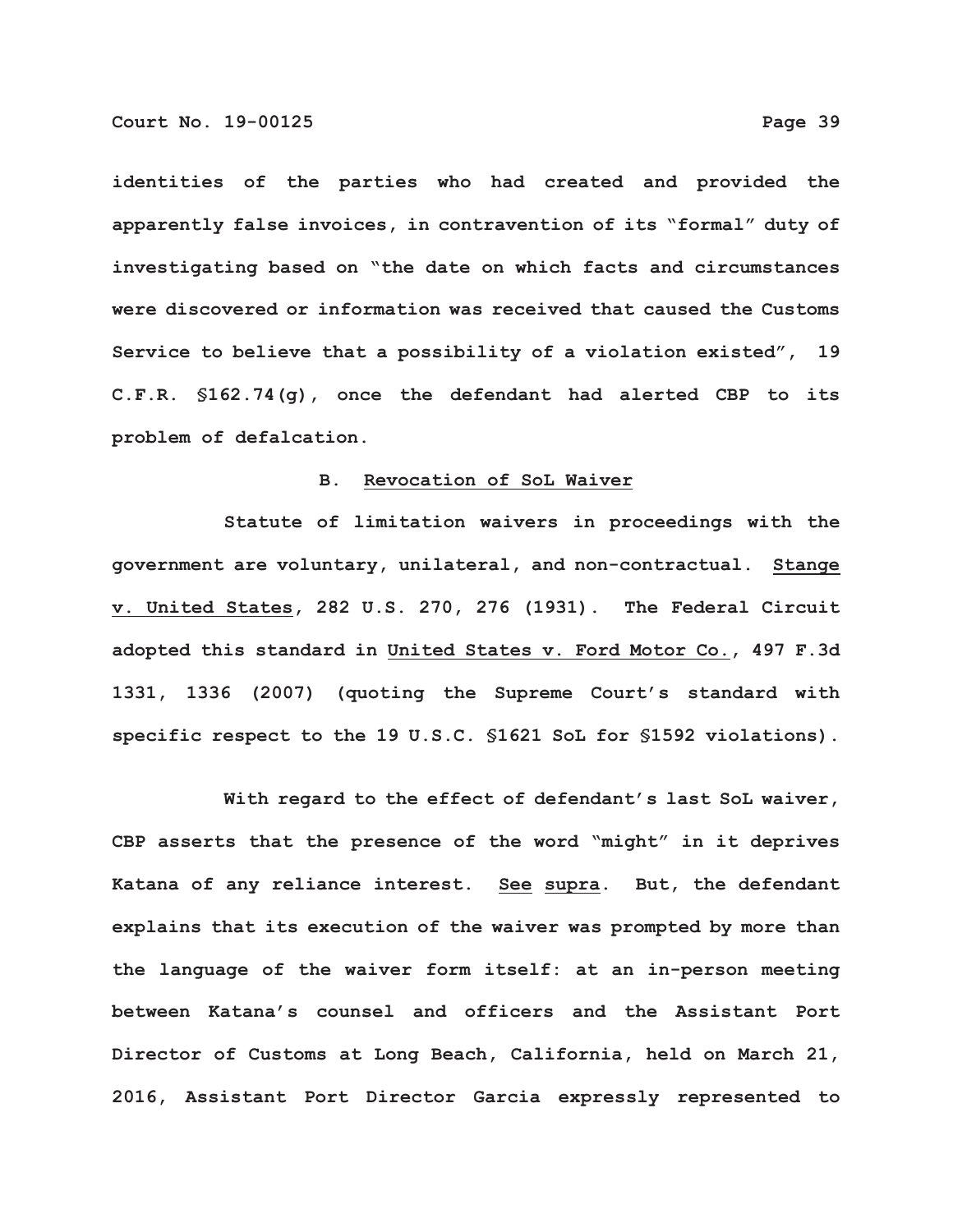**Katana that it would be provided an administrative notice claiming and explaining Katana's "violation" of withheld duties and granting the company an opportunity to respond. Katana's counsel confirmed this representation in writing. See Def's Br., Ex. H. This representation was operative and uncontradicted when, seven months later, CBP requested a third SoL waiver, to allow for the orderly conclusion of administrative proceedings. See id., Ex. L.**

**The central question of whether the complaint was timely filed obviously involves resolving the propriety of defendant's revocation of its last SoL, when it became clear that the further administrative procedures it had been "promised" would not be forthcoming. Defendant's position that it was entitled to further "administrative procedure" is somewhat at odds with generalized decisions on what administrative procedure is "required" when only unpaid duties are claimed. See, e.g., United States v. Aegis Security Insurance Co., 43 CIT \_\_\_, 422 F.Supp.3d 1328 (2019). Unpaid duties would seem to be an obvious violation of subsection (a), and "the United States may also seek the unpaid duties "from those parties traditionally liable for such duties, e.g., the importer of record and its surety" in addition to the person who actually violated subsection (a). United States v. Blum, 858 F.2d 1566, 1570 (Fed.Cir. 1988).**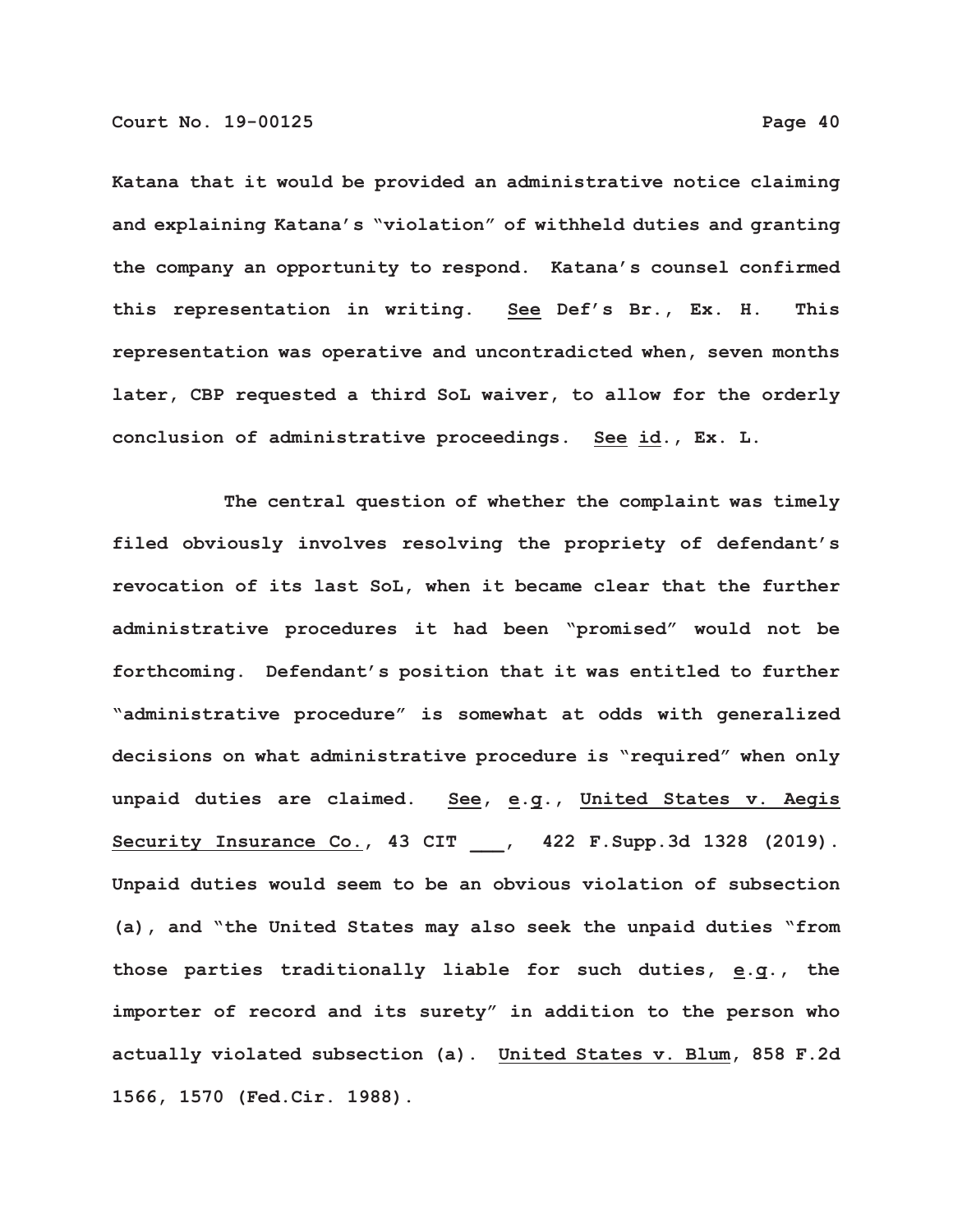**From a purely technical perspective, plaintiff's filing of this action, after affording the defendant "notice" of its duty demand, is not inconsistent with generalized case law on notice and opportunity to be heard (i.e., here). Any action to recover unpaid duties, whether administratively or judicially, is, of course, a "further proceeding" within the meaning of section §1592(b)(1). And as a least fundamental matter of due process, the defendant was** entitled to, and did, receive<sup>23</sup> in the monetary demand from CBP a **"specific" explanation that duties had been underpaid on entries of PVLT, which, obviously, constituted a "violation" of subsection (a), apart from the fact that the defendant was named as the "importer of record" on the entries and the fact that it had "admitted" to about \$5.3 million as being "owed to" the Treasury.** 

**However, the plaintiff filed this action without undertaking the type of administrative procedure it had "promised" the defendant. And its note does not state that the defendant "admitted" that it owed that amount to CBP. Given all that is now before the court, the monetary demand was short on such facts. The**

 <sup>23</sup> **Cf. 19 U.S.C. §1592(b)(1) ("[i]f the Customs Service has reasonable cause to believe that there has been a violation of subsection (a) and determines that further proceedings are warranted, it shall issue to the person concerned a written notice" et cetera).**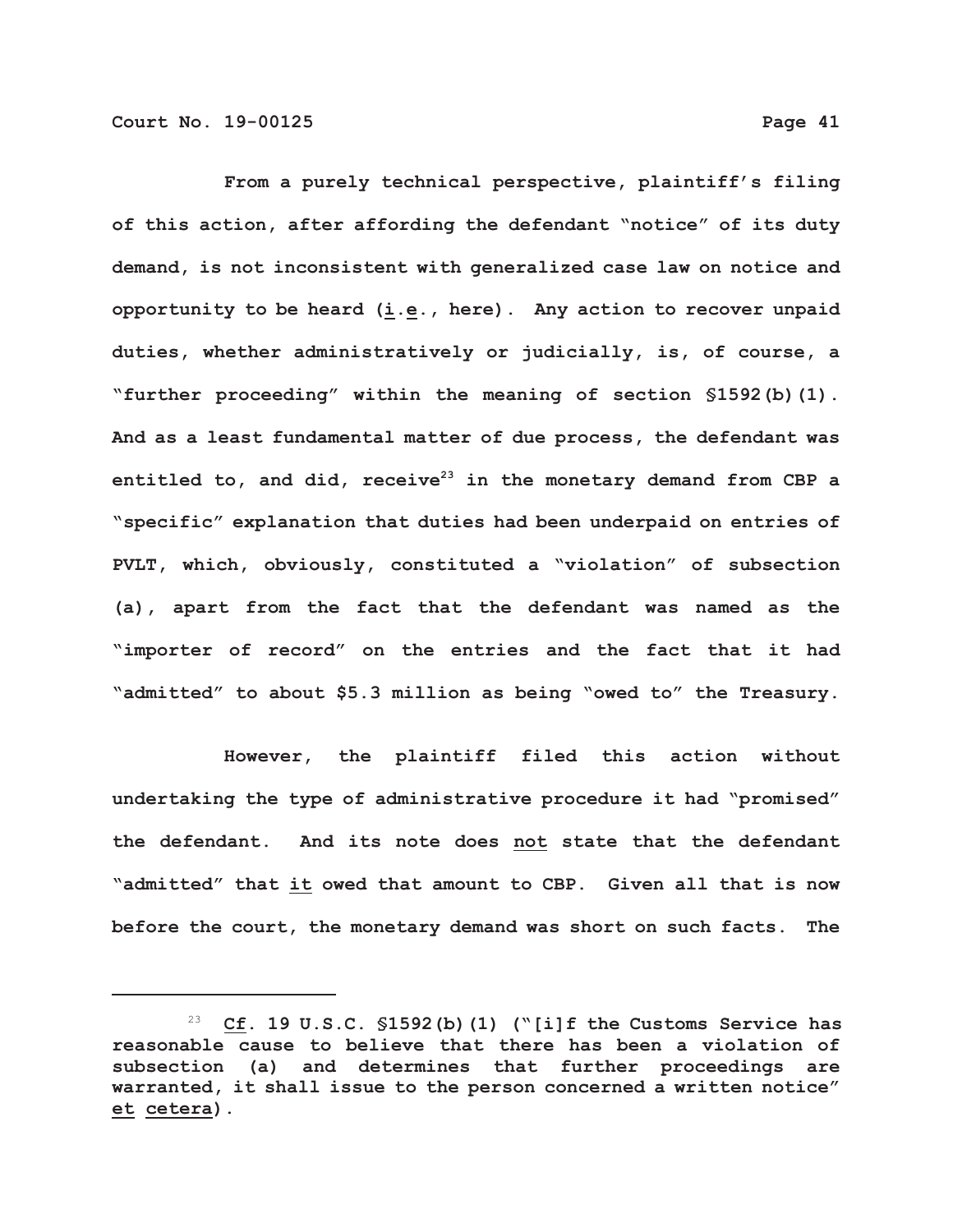**defendant has steadfastly and repeatedly informed CBP that it did not authorize the use of its name as the IOR on the entry forms. Furthermore, it undertook its own investigation to aid CBP to discover the truth of the matter. Absent a specific accusation in the notice to the defendant that explains exactly how, under such**

**circumstances, CBP believed the defendant to be "responsible" for the unpaid duties, the duty demand notice to the defendant can hardly be said to fulfill the requirements of §1592(b)(1).**

**Plaintiff's complaint suffers a similar shortcoming. It barely mentions that the defendant, "as the importer of record, caused" the under-calculated duties and fees. Compl. ¶13. But again, the plaintiff knew, and apparently agreed beforehand, that the defendant had been defalcated. See supra. The complaint's reliance on that duty demand thus fails to "state[ ] a claim to relief that is plausible on its face" (Iqbal, 556 U.S. at 678, quoting Twombly, 550 U.S. at 570), given the facts as presented now herein.**

**The record herein supports the conclusion that the defendant does not bear responsibility for the unpaid duties that the plaintiff seeks. The defendant was certainly aware of the breadth of the problem in which it was enmeshed. And generalized**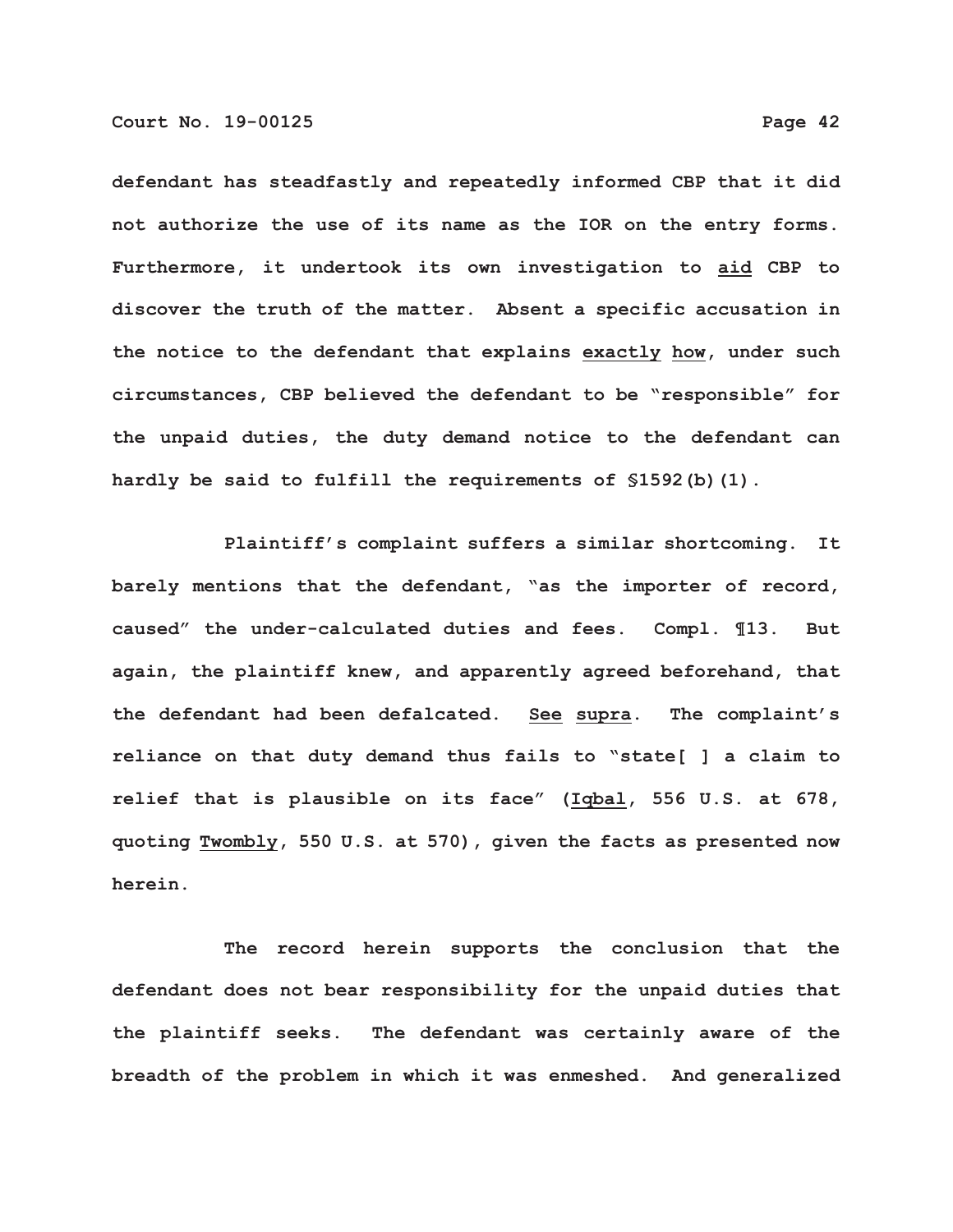**"require" the "elaborate" administrative procedures of §1592(b)(1), once CBP reasonably concludes that a defendant bears responsibility for making the Treasury whole for unpaid duties as a result of a subsection (a) violation. Nonetheless, the law does not excuse CBP from failing to provide the precise reasons for holding a defendant "responsible" for paying its §1592(d) duty demand in its complaint, which has not been articulated in the one at bar beyond alleging that the defendant was the "importer of record," and omitting any indication of the fact that defendant was defalcated. See supra. Merely stating that the defendant was the "importer of record" does not suffice in the circumstances of this action.**

**Therefore, given all that had transpired since the initiation of the audit(s) and beyond, the court cannot conclude that defendant's prior revocation of its last SoL was without legal effect, once it became apparent that CBP was simply going to bring it to court on an inarticulate charge. CBP's first audit report acknowledges defendant's position that "[u]nbeknownst to Katana, it appears that the Chinese suppliers, working with Customs brokers in Los Angeles, made Katana the importer of record." Letter of June 26, 2019, at Exhibit D, page 4. The audit nonetheless continued to assume Katana "knew" that it was the importer of record. See id.**